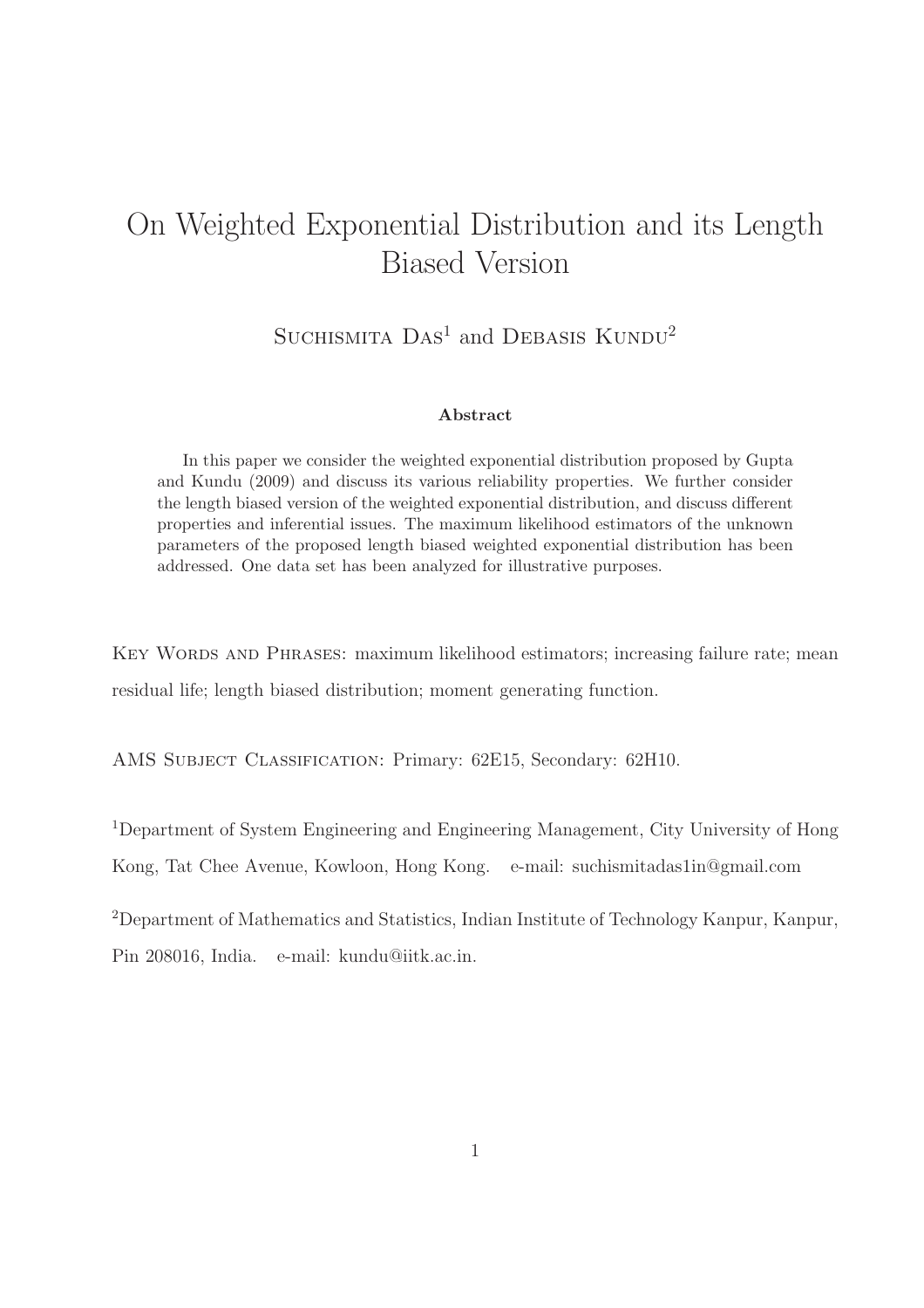### 1 INTRODUCTION

Azzalini (1985) proposed a novel approach to introduce an additional parameter to a normal distribution. This additional parameter incorporates skewness to the symmetric normal distribution. This distribution is well known in the statistical literature as the skew-normal distribution, and it has received considerable attention in the last two decades. Kundu and Gupta (2009) introduced a new class of weighted exponential distribution using the idea of Azzalini (1985) and it can be defined as follows: A random variable  $X$  is said to have a weighted exponential distribution with the shape parameter  $\alpha$  and scale parameter  $\lambda$  if it has the following probability density function (PDF)

$$
f_X(x, \alpha, \lambda) = \frac{\alpha + 1}{\alpha} \lambda e^{-\lambda x} \left( 1 - e^{-\alpha \lambda x} \right), \quad \text{if} \quad x > 0,
$$
 (1)

and zero otherwise. From now on a random variable with the PDF (1) will be denoted by  $WE(\alpha, \lambda)$ . The WE distribution of Gupta and Kundu (2009) has several desirable properties. Although exponential distribution is not a member of this family of distributions, exponential distribution can be obtained as limiting distribution from the WE class. Recently, this model has received some attention in the statistical literature because of its flexibility and simplicity, see for example Shakhatreh (2012), Roy and Adnan (2012), Al-Mutairi et al. (2011), Farahani and Khorram (2014) and the references cited therein.

The main aim of this paper is two fold. First we consider the WE model and discuss several reliability properties of the model. Further we consider the length biased version of the WE model. Length biased model plays an important role in different area of statistical applications. If Y is a positive random variable with the PDF  $f_Y(y)$  for  $y > 0$ , and with finite mean  $\mu$ , then length biased (LB) or size biased version of Y is a random variable T, with the PDF;

$$
f_T(t) = \frac{tf_Y(t)}{\mu}; \quad t > 0.
$$
\n
$$
(2)
$$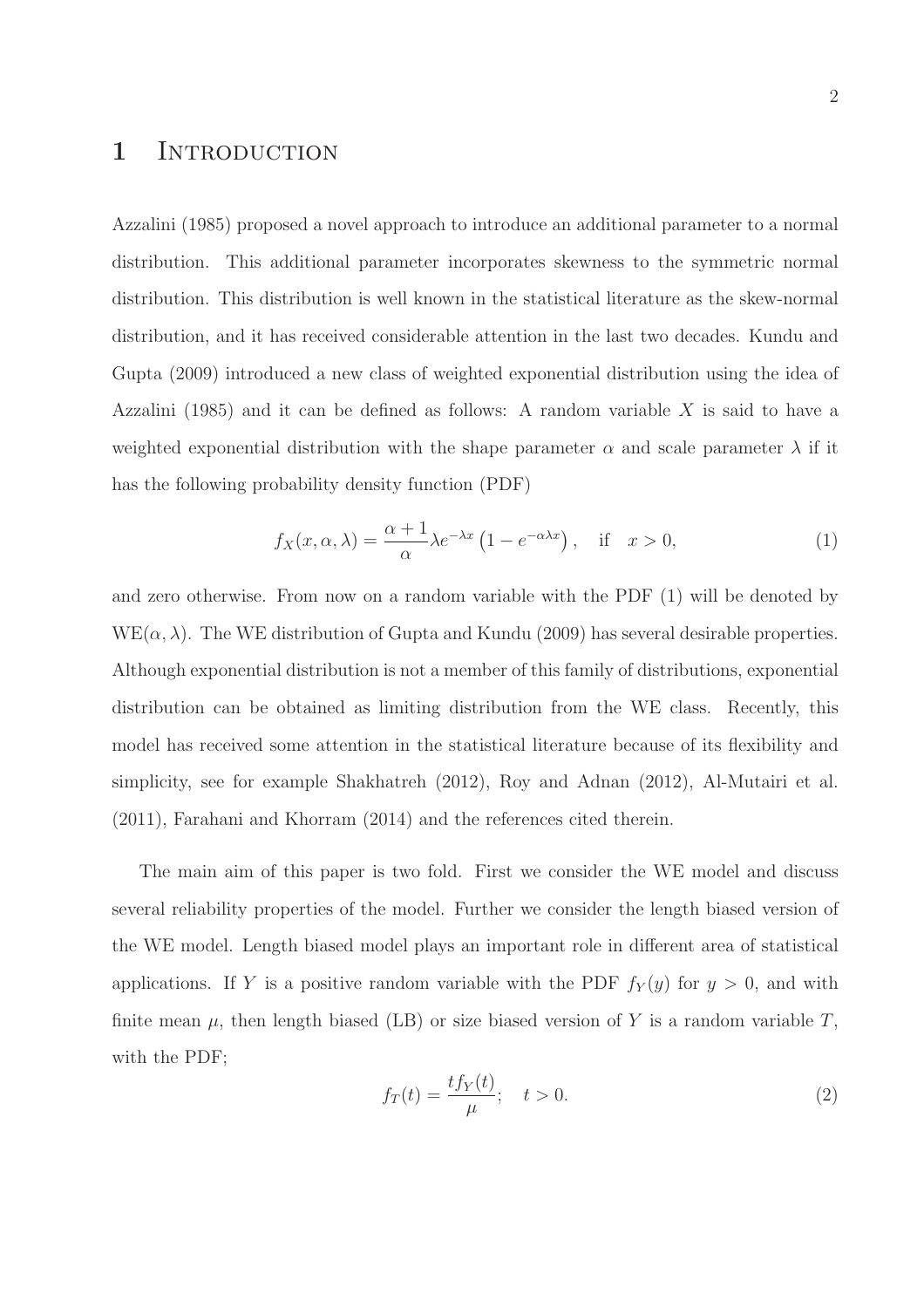The distribution of T is the LB version of the distribution of Y. The mean of the original distribution has been incorporated in the LB version of the PDF so that it becomes a valid density function. Therefore, the LB distribution does not introduce any extra parameter in the model. The LB distribution has been used quite extensively in different areas such as biometry, ecology, environmental sciences, reliability and survival analysis. An extensive review of the LB distributions and their applications can be found in Gupta and Kirmani (1990). In this paper we develop the length biased weighted exponential (LBWE) distribution and discuss several properties and related inferential issues. One data analysis has been performed for illustrative purposes.

Rest of the paper is organized as follows. In Section 2, we briefly discuss the WE model and develop several reliability properties. In Section 3 we introduce the LBWE distribution and discuss several properties. The inferential issues and the data analysis are discussed in Section 4. The three-parameter LBWE is proposed in Section 5, and finally we conclude the paper in Section 6.

# 2 Weighted Exponential Model and its Properties 2.1 WEIGHTED EXPONENTIAL MODEL

A random variable X follows  $WE(\alpha, \lambda)$  if it has the PDF (1). The PDF of WE distribution is unimodal and it has increasing hazard function for all values of  $\alpha$ . Since the hazard function is always an increasing function this is suitable for modelling lifetime data when wear-out or ageing is present. If  $\lambda = 1$ , the moment generating function (MGF) of X can be written for  $-1 < t < 1$  as

$$
M_X(t) = \left(1 - \frac{t}{1 + \alpha}\right)^{-1} (1 - t)^{-1}.
$$
 (3)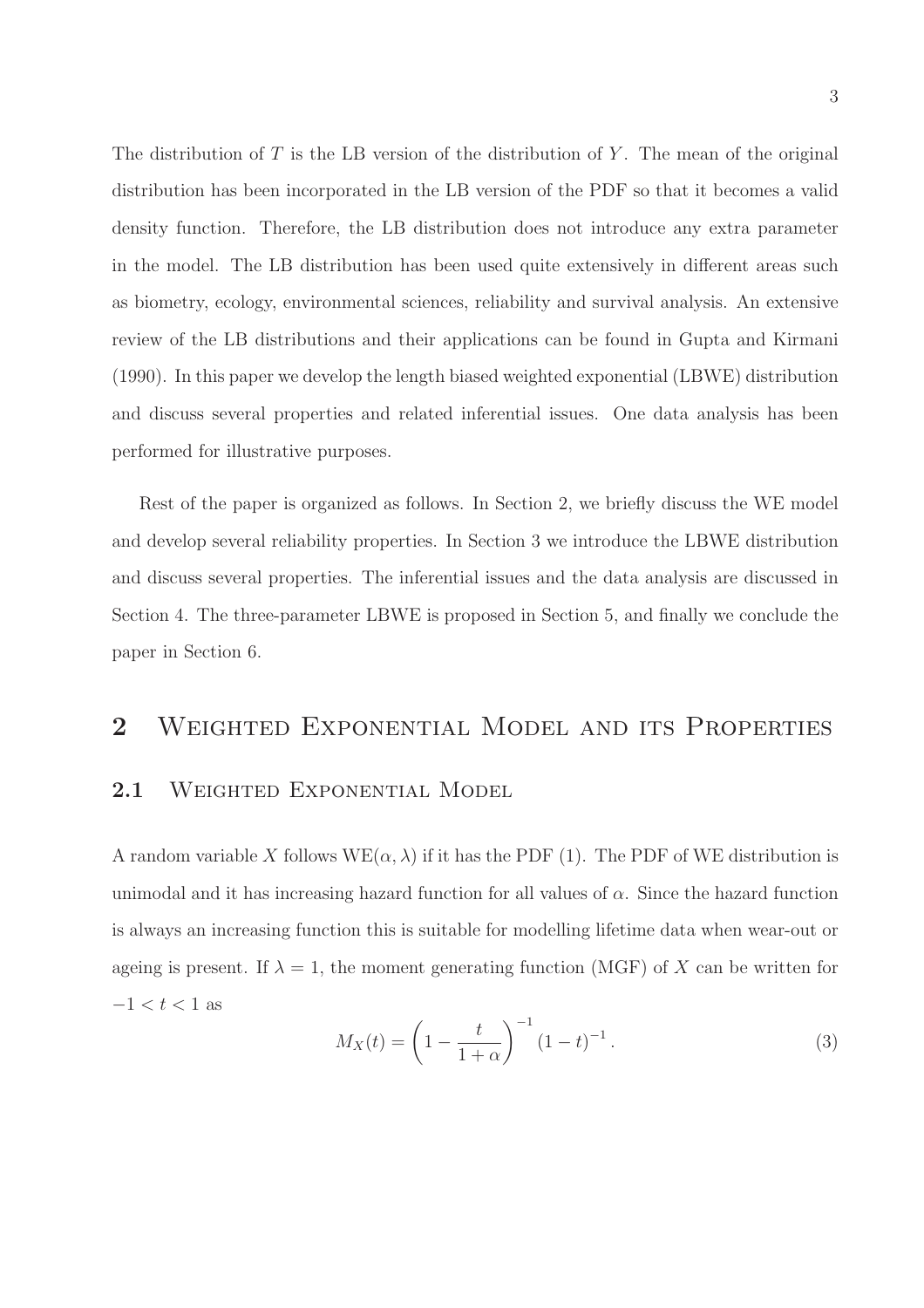Using the MGF, the mean  $(\mu)$ , variance  $(\sigma^2)$ , coefficient of variation (CV) and skewness  $(\beta_1)$ can be obtained as

$$
\mu = 1 + \frac{1}{1+\alpha}, \ \sigma^2 = 1 + \frac{1}{(1+\alpha)^2}, \ CV = \sqrt{\left(1 - \frac{2(1+\alpha)}{(2+\alpha)^2}\right)}, \ \beta_1 = \sqrt{\frac{4((1+\alpha)^3 + 1)^2}{((1+\alpha)^2 + 1)^3}}.
$$

Both the CV and skewness are functions of  $\alpha$ , and the CV increases from  $1/\sqrt{2}$  to 1, whereas skewness increases from  $\sqrt{2}$  to 2. The following representation can be very useful for generating WE random variable and also developing several other properties also. Suppose  $X \sim$  $WE(\alpha, \lambda)$ , then

$$
X = U + V,\tag{4}
$$

here both U and V are exponential random variables with mean  $1/\lambda$  and  $1/\lambda(1+\beta)$ , respectively, and they are independently distributed. For various other properties and for different physical interpretations, the readers are referred to the original paper of Gupta and Kundu (2009).

#### 2.2 DIFFERENT RELIABILITY PROPERTIES OF WE DISTRIBUTION

The following theorem shows that WE distribution has the ILR (increasing in likelihood ratio) property. Let us recall that a positive random variable X with PDF  $f(x)$ , is said to be ILR if  $\ln f(x)$  is concave in x.

THEOREM 1: If  $X \sim \text{WE}(\alpha, \lambda)$ , then X has the ILR property.

PROOF: Note that  $X$  has ILR property, if and only if the probability density function of  $X$ is log concave. Now, the log density function of  $X$  is given by

$$
\ln f_X(x; \alpha, \lambda) = \ln \left( \frac{\alpha + 1}{\alpha} \lambda \right) - \lambda x + \ln \left( 1 - e^{-\alpha \lambda x} \right). \tag{5}
$$

Differentiating  $\ln f_X(x; \alpha, \lambda)$  with respect to x, we get

$$
\frac{d}{dx}\left[\ln f_X(x;\alpha,\lambda)\right] = -\lambda + \frac{\alpha\lambda e^{-\alpha\lambda x}}{1 - e^{-\alpha\lambda x}},\tag{6}
$$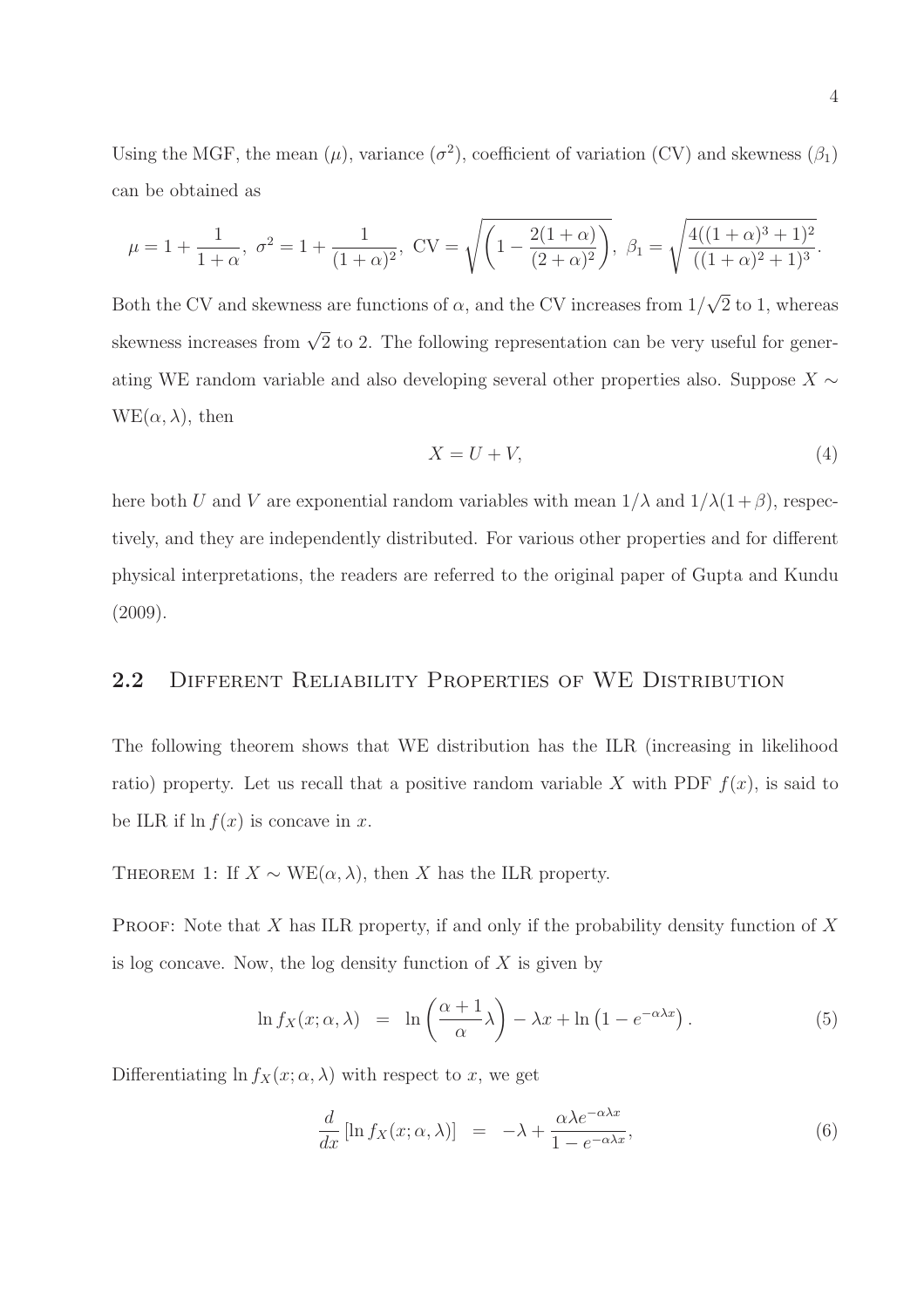which is a decreasing function in  $x$ . Hence,  $X$  has ILR property.

The following theorem shows that WE distribution preserves the likelihood ratio ordering. Let us recall that a random variable  $Y_1$  is said to be larger than another random variable  $Y_2$  in likelihood ratio ordering (written as  $Y_1 \geq_{LR} Y_2$ ) if, for all  $x \geq 0$ ,  $f_{Y_1}(x)/f_{Y_2}(x)$  is an increasing function in x.

THEOREM 2: Let  $X_1 \sim \text{WE}(\alpha_1, \lambda_1)$  and  $X_2 \sim \text{WE}(\alpha_2, \lambda_2)$ , then  $X_1 \geq_{LR} (\leq_{LR})X_2$  provided

(i) 
$$
\lambda_2 \ge (\le) \lambda_1
$$
,  
\n(ii)  $\frac{e^{\alpha_2 \lambda_2 x} - 1}{\alpha_2 \lambda_2} \ge (\le) \frac{e^{\alpha_1 \lambda_1 x} - 1}{\alpha_1 \lambda_1}$ , for all  $x > 0$ .

PROOF:  $X_1 \geq_{LR} (\leq_{LR}) X_2$  if and only if  $f_{X_1}(x, \alpha_1, \lambda_1) / f_{X_2}(x, \alpha_2, \lambda_2)$  is an increasing (decreasing) function of  $x$ . Now,

$$
\frac{f_{X_1}(x;\alpha_1,\lambda_1)}{f_{X_2}(x;\alpha_2,\lambda_2)} = \frac{\alpha_2(\alpha_1+1)\lambda_1(1-e^{-\alpha_1\lambda_1x})}{\alpha_1(\alpha_2+1)\lambda_2(1-e^{-\alpha_2\lambda_2x})}e^{(\lambda_2-\lambda_1)x}
$$
  
=  $A(x)$ , say.

 $A(x)$  is an increasing (decreasing) function of x, if  $\lambda_2 \geq (\leq) \lambda_1$  and  $A_1(x) = \frac{1 - e^{-\alpha_1 \lambda_1 x}}{1 - e^{-\alpha_2 \lambda_2 x}}$  $\frac{1}{1 - e^{-\alpha_2 \lambda_2 x}}$  is an increasing (decreasing) function of x. Differentiating  $A_1(x)$  with respect to x, we get

$$
A'_1(x) = \frac{\alpha_1 \lambda_1 e^{-\alpha_1 \lambda_1 x} (1 - e^{-\alpha_2 \lambda_2 x}) - \alpha_2 \lambda_2 e^{-\alpha_2 \lambda_2 x} (1 - e^{-\alpha_1 \lambda_1 x})}{(1 - e^{-\alpha_2 \lambda_2 x})^2}
$$
  

$$
\stackrel{\text{sign}}{=} \alpha_1 \lambda_1 (e^{\alpha_2 \lambda_2 x} - 1) - \alpha_2 \lambda_2 (e^{\alpha_1 \lambda_1 x} - 1)
$$
  

$$
\geq (\leq) 0,
$$

provided  $\frac{e^{\alpha_2 \lambda_2 x} - 1}{\lambda}$  $\frac{1}{\alpha_2 \lambda_2} \geq (\leq)$  $e^{\alpha_1\lambda_1x}-1$  $\alpha_1\lambda_1$ , for all  $x > 0$ .

Note that  $\alpha_1 = \alpha_2$ , then  $X_1 \geq_{LR} (\leq_{LR}) X_2$  if  $\lambda_2 \geq (\leq) \lambda_1$ . The following example shows that if condition (i) of Theorem 2 not satisfied then the theorem may not hold.

 $\Box$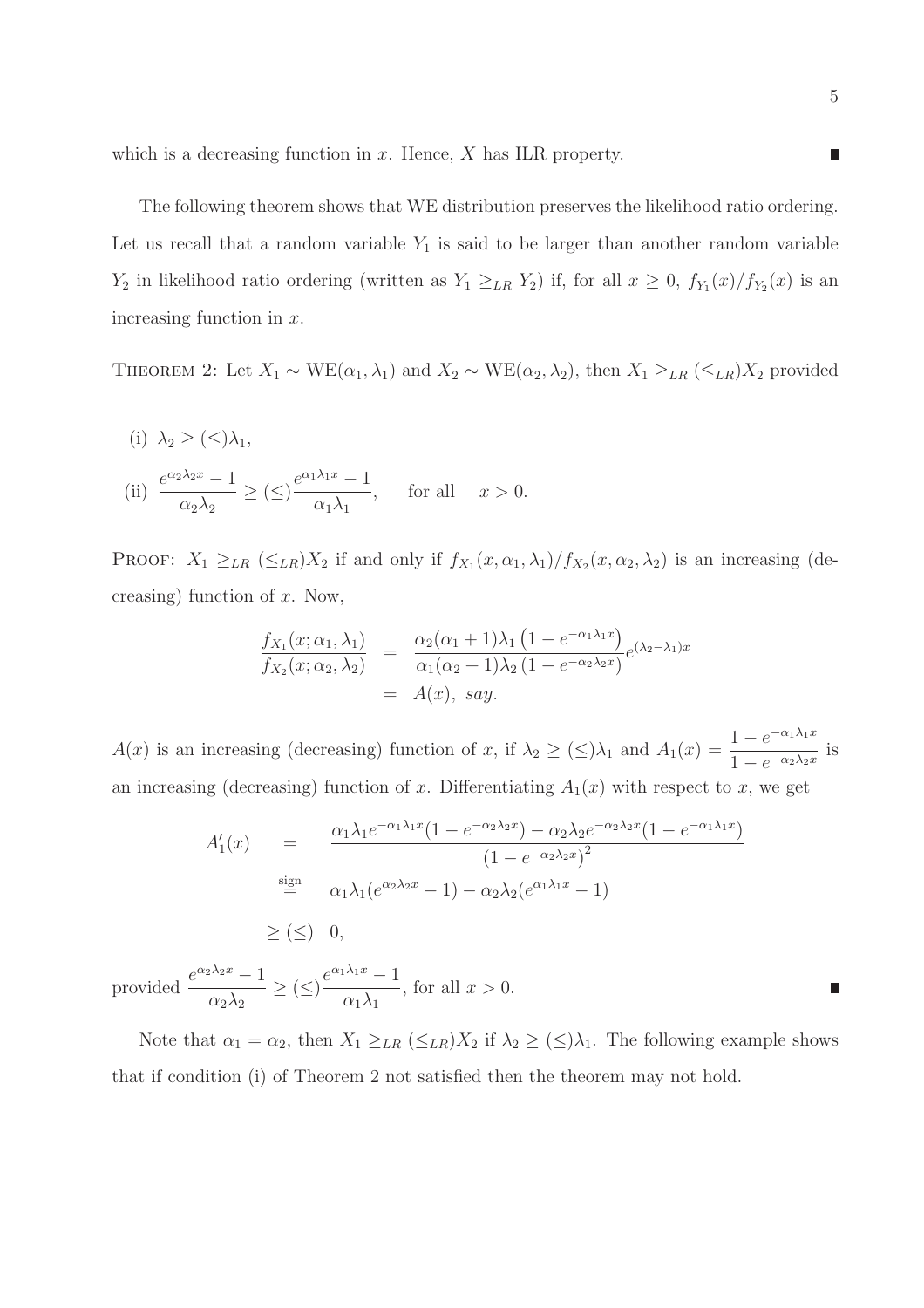EXAMPLE 1: Let  $X_1 \sim \text{WE}(1,4)$  and  $X_2 \sim \text{WE}(3,2)$ . The PDF of  $X_1$  is given by

$$
f_{X_1}(x; 1, 4)) = 8e^{-4x}(1 - e^{-4x}), \quad x > 0,
$$

and the PDF of  $X_2$  is given by

$$
f_{X_2}(x; 3, 2) = \frac{8}{3}e^{-2x}(1 - e^{-6x}), \quad x > 0.
$$

Clearly, condition (ii) of the Theorem 2 holds but not condition (i). Now, for all  $x > 0$ 

$$
\frac{f_{X_1}(x; 1, 4)}{f_{X_2}(x; 3, 2)} = \frac{3e^{-4x}(1 - e^{-4x})}{e^{-2x}(1 - e^{-6x})}
$$
  
=  $p_1(x)$ (say).

We see that  $p_1(1) = 0.39954$ ,  $p_1(2) = 0.054927$ , which shows that  $\frac{f_{X_1}(x;1,4)}{f_{X_1}(x;3,2)}$  $\frac{f_{X_1}(x,1,4)}{f_{X_2}(x,3,2)}$  is not an increasing function of  $x > 0$ . Hence,  $X \geq_{LR} Y$  does not hold. Ľ

The following examples shows that if the condition (ii) of Theorem 2 does not satisfy, then the theorem may or may not hold.

EXAMPLE 2: Let  $X_1 \sim \text{WE}(3,3)$  and and  $X_2 \sim \text{WE}(2,4)$ . The PDF of  $X_1$  is given by

$$
f_{X_1}(x; 3, 3) = 4e^{-3x}(1 - e^{-9x}), \quad x > 0,
$$

and the PDF of  $X_2$  is

$$
f_{X_2}(x) = 6e^{-4x}(1 - e^{-8x}), \quad x > 0.
$$

Clearly, condition (i) of the Theorem 2 holds, but not condition (ii). Now, for all  $x > 0$ 

$$
\frac{f_{X_1}(x; 3,3)}{f_{X_2}(x; 2,4)} = \frac{2e^{-3x}(1-e^{-9x})}{3e^{-4x}(1-e^{-8x})}
$$

$$
= \frac{2(1-u^9)}{3u(1-u^8)} = p_2(u) \quad \text{(say)},
$$

where  $u = e^{-x}$ . Observe that

$$
\frac{d}{du}p_2(u) = \frac{9u^8 - 8u^9 - 1}{u^2(1 - u^8)^2}.
$$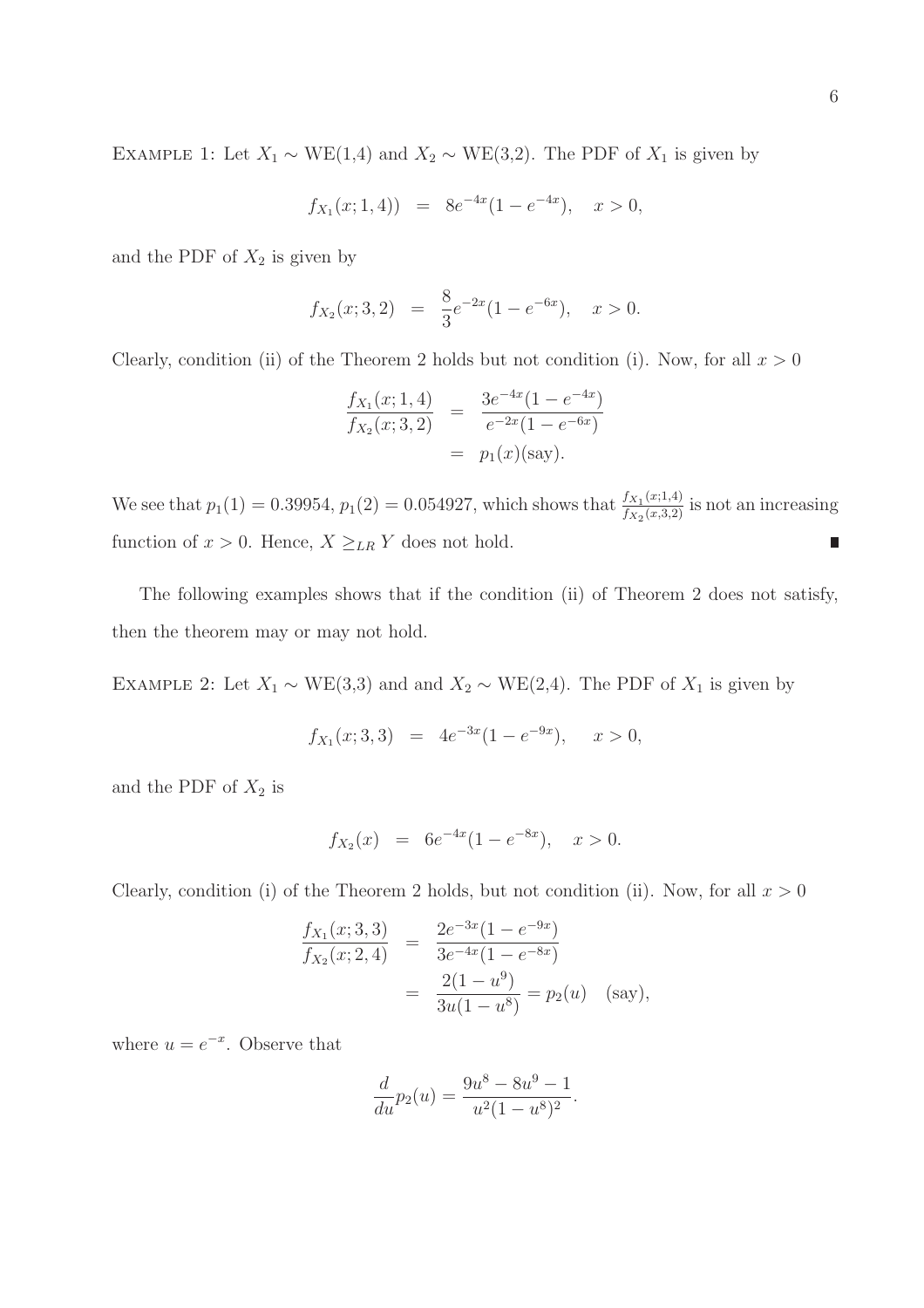Since  $9u^8 - 8u^9 - 1$  is an increasing function of  $u \in (0,1)$ , with maximum value less than 0,  $p_2(u)$  is a decreasing function in u. Therefore,  $\frac{f_{X_1}(x;3,3)}{f_{(x_1,3,3)}}$  $\frac{f_{X_1}(x, 0, 0)}{f_{X_2}(x, 2, 4)}$  is an increasing function of x. Hence,  $X_1 \geq_{LR} X_2$ .  $\overline{\phantom{a}}$ 

EXAMPLE 3: Let  $X_1 \sim \text{WE}(8, 1/4)$  and  $X_2 \sim \text{WE}(1/4, 1/2)$ . The PDF of  $X_1$  and  $X_2$  are given by

$$
f_{X_1}(x; 8, 1/4) = \frac{9}{32}e^{-x/4}(1 - e^{-2x}), \quad x > 0,
$$

and

$$
f_{X_2}(x) = \frac{5}{2}e^{-x/2}(1 - e^{-x/8}), \quad x > 0,
$$

respectively. Clearly, condition (i) of the Theorem 2 holds but not condition (ii). Now, for all  $x > 0$ 

$$
\frac{f_{X_1}(x,8,1/4)}{f_{X_2}(x,1/4,1/2)} = \frac{9e^{-x/4}(1-e^{-2x})}{80e^{-x/2}(1-e^{-x/8})}
$$
  
=  $p_3(x)$ , (say).

We see that  $p_3(1) = 1.0630$ ,  $p_3(3) = 0.75970$ , and  $p_3(6) = 0.95558$ , which shows that  $p_3(x)$ is not a monotone function of x. Hence,  $X_1 \geq_{LR} X_2$  does not hold. Π

The following theorem shows that the WE distribution preserves the up likelihood ratio ordering. Let us recall that a random variable  $Y_1$  is said to be smaller than another random variable  $Y_2$  in up likelihood ratio ordering (written as  $Y_1 \leq_{LR} Y_2$ ) if, for all  $x \geq 0$ ,  $f_{Y_1}(x +$  $t)/f_{Y_2}(x)$  is an increasing function in x.

THEOREM 3: Let  $X_1 \sim \text{WE}(\alpha_1, \lambda_1)$  and  $X_2 \sim \text{WE}(\alpha_2, \lambda_2)$ . Then  $X_1 \leq_{LR} X_2$  provided

(i) 
$$
\lambda_1 \ge \lambda_2
$$
,  
\n(ii)  $\frac{e^{\alpha_1 \lambda_1 x} - 1}{\alpha_1 \lambda_1} \ge \frac{e^{\alpha_2 \lambda_2 x} - 1}{\alpha_2 \lambda_2}$ , for all  $x > 0$ ,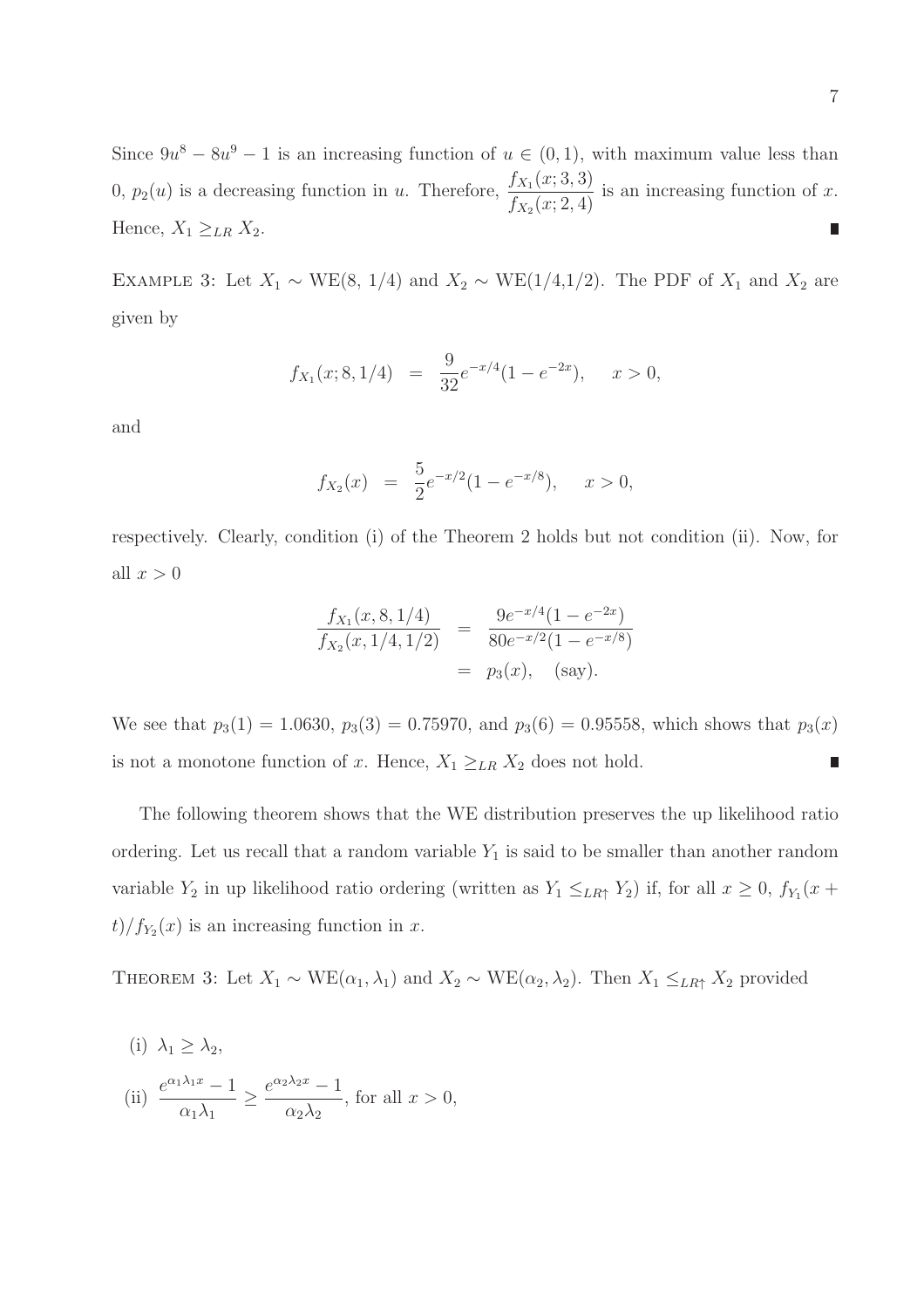#### (iii)  $X_1$  has ILR property.

PROOF: Note that  $X_1 \leq_{LR\uparrow} X_2$  if and only if  $f_{X_1}(t+x; \alpha_1, \lambda_1)/f_{X_2}(x; \alpha_2, \lambda_2)$  is a decreasing function in  $x > 0$  for all  $t > 0$ . Now,

$$
\frac{f_{X_1}(t+x;\alpha_1,\lambda_1)}{f_{X_2}(x;\alpha_2,\lambda_2)} = \frac{f_{X_1}(x;\alpha_1,\lambda_1)f_{X_1}(t+x;\alpha_1,\lambda_1)}{f_{X_2}(x;\alpha_2,\lambda_2)f_{X_1}(x;\alpha_1,\lambda_1)}.
$$

Since, X is ILR, then  $f_{X_1}(t+x;\alpha_1,\lambda_1)/f_{X_1}(x;\alpha_1,\lambda_1)$  is a decreasing function in  $x>0$  for all  $t > 0$ . Again, we see that

$$
\frac{f_{X_1}(x;\alpha_1,\lambda_1)}{f_{X_2}(x;\alpha_2,\lambda_2)} = \frac{\alpha_2(\alpha_1+1)\lambda_1(1-e^{-\alpha_1\lambda_1x})}{\alpha_1(\alpha_2+1)\lambda_2(1-e^{-\alpha_2\lambda_2x})}e^{(\lambda_2-\lambda_1)x}.
$$

 $f_{X_1}(x;\alpha_1,\lambda_1)$  $\frac{f_{X_1}(x;\alpha_1,\lambda_1)}{f_{X_2}(x;\alpha_2,\lambda_2)}$  is a decreasing function in x if  $\lambda_1 \geq \lambda_2$  and  $A_2(x) = \frac{1 - e^{-\alpha_1 \lambda_1 x}}{1 - e^{-\alpha_2 \lambda_2 x}}$  $\frac{1}{1 - e^{-\alpha_2 \lambda_2 x}}$  is a decreasing function in x. Differentiating  $A_2(x)$  with respect to x, we get

$$
A'_2(x) = \frac{\alpha_1 \lambda_1 e^{-\alpha_1 \lambda_1 x} \left(1 - e^{-\alpha_2 \lambda_2 x}\right) - \alpha_2 \lambda_2 e^{-\alpha_2 \lambda_2 x} \left(1 - e^{-\alpha_1 \lambda_1 x}\right)}{\left(1 - e^{-\alpha_2 \lambda_2 x}\right)^2}
$$
  

$$
\stackrel{\text{sign}}{=} \alpha_1 \lambda_1 (e^{-\alpha_1 \lambda_1 x} - 1) - \alpha_2 \lambda_2 (e^{-\alpha_2 \lambda_2 x} - 1) \le 0,
$$

provided  $\frac{e^{\alpha_1 \lambda_1 x} - 1}{\lambda}$  $\overline{\alpha_1\lambda_1}$   $\geq$  $e^{\alpha_2\lambda_2 x}-1$  $\alpha_2\lambda_2$ , for all  $x > 0$ .

Note that when  $\alpha_1 = \alpha_2$ , then  $X_1 \leq_{LR} X_2$  if  $\lambda_1 \geq \lambda_2$  and X is ILR. The following example shows that if condition (i) of Theorem 3 does not satisfy, then the theorem may not hold.

EXAMPLE 4: Let  $X_1 \sim \text{WE}(2,1)$  and  $X_2 \sim \text{WE}(1,3)$ . Then the PDF of  $X_1$  and  $X_2$  are

$$
f_{X_1}(x; 2, 1) = 3e^{-2(x+t)}(1 - e^{-4(x+t)}), \quad x > 0,
$$

and

$$
f_{X_2}(x; 1,3) = 6e^{-3x}(1 - e^{-3x}), \quad x > 0,
$$

П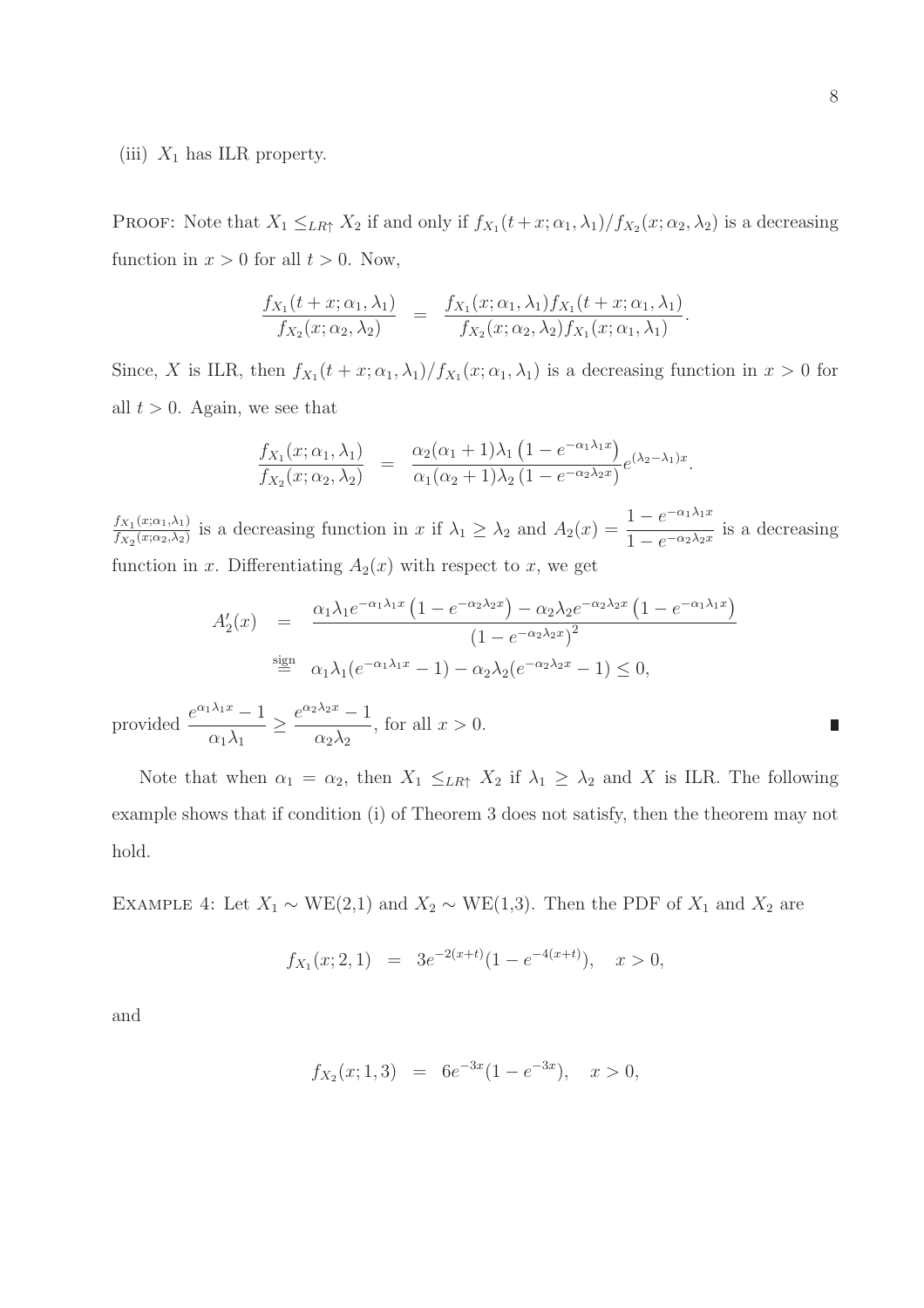respectively. Clearly, condition (ii) of the Theorem 3 holds, but not condition (i). Now, for all  $x > 0$  and  $t > 0$ ,

$$
\frac{f_{X_1}(x+t;2,2)}{f_{X_2}(x;1,3)} = \frac{e^{-2(x+t)}(1-e^{-4(x+t)})}{2e^{-3x}(1-e^{-3x})} = p_4(x,t), \quad \text{(say)}.
$$

We see that  $p_4(0.1, 1) = 0.569995$ ,  $p_4(0.4, 1) = 0.287848$ ,  $p_4(1.5, 1) = 0.613316$ , which shows that  $p_4(x, t)$  is not a monotone function of x for fixed t. Hence,  $X_1 \leq_{LR} X_2$  does not hold.  $\Box$ 

The following examples shows that if condition (ii) of Theorem 3 does not satisfy, then the theorem may or may not hold.

EXAMPLE 5: Let  $X_1 \sim \text{WE}(1,3)$  and  $X_2 \sim \text{WE}(2,2)$ . Then the PDF of  $X_1$  is given by

$$
f_{X_1}(x; 1,3) = 6e^{-3x}(1 - e^{-3x}), \quad x > 0,
$$

and the PDF of  $X_2$  is given by

$$
f_{X_2}(x; 2, 2) = 3e^{-2x}(1 - e^{-4x}), \quad x > 0.
$$

Clearly, condition (i) of the Theorem 3 holds, but not condition (ii). Now, for all  $x > 0$  and  $t > 0$ 

$$
\frac{f_{X_1}(x+t;1,3)}{f_{X_2}(x,2,2)} = \frac{2e^{-3(x+t)}(1-e^{-3(x+t)})}{e^{-2x}(1-e^{-4x})}
$$

$$
= \frac{2u^3v^3(1-u^3v^3)}{1-u^4}
$$

$$
= p_5(u,v), \text{ (say)},
$$

where  $u = e^{-x}$  and  $v = e^{-t}$ . It easily follows that for fixed  $0 \le v \le 1$ ,  $p_5(u, v)$  is an increasing function of  $0 \le u \le 1$ . Hence,  $X_1 \le_{LR\uparrow} X_2$ . ∎

EXAMPLE 6: Let  $X_1 \sim \text{WE}(1/4, 1/2)$  and  $X_2 \sim \text{WE}(6, 1/3)$ . Then the PDF of  $X_1$  is given by

$$
f_{X_1}(x; 1/4, 1/2) = \frac{5}{2}e^{-x/2}(1 - e^{-x/8}), \quad x > 0,
$$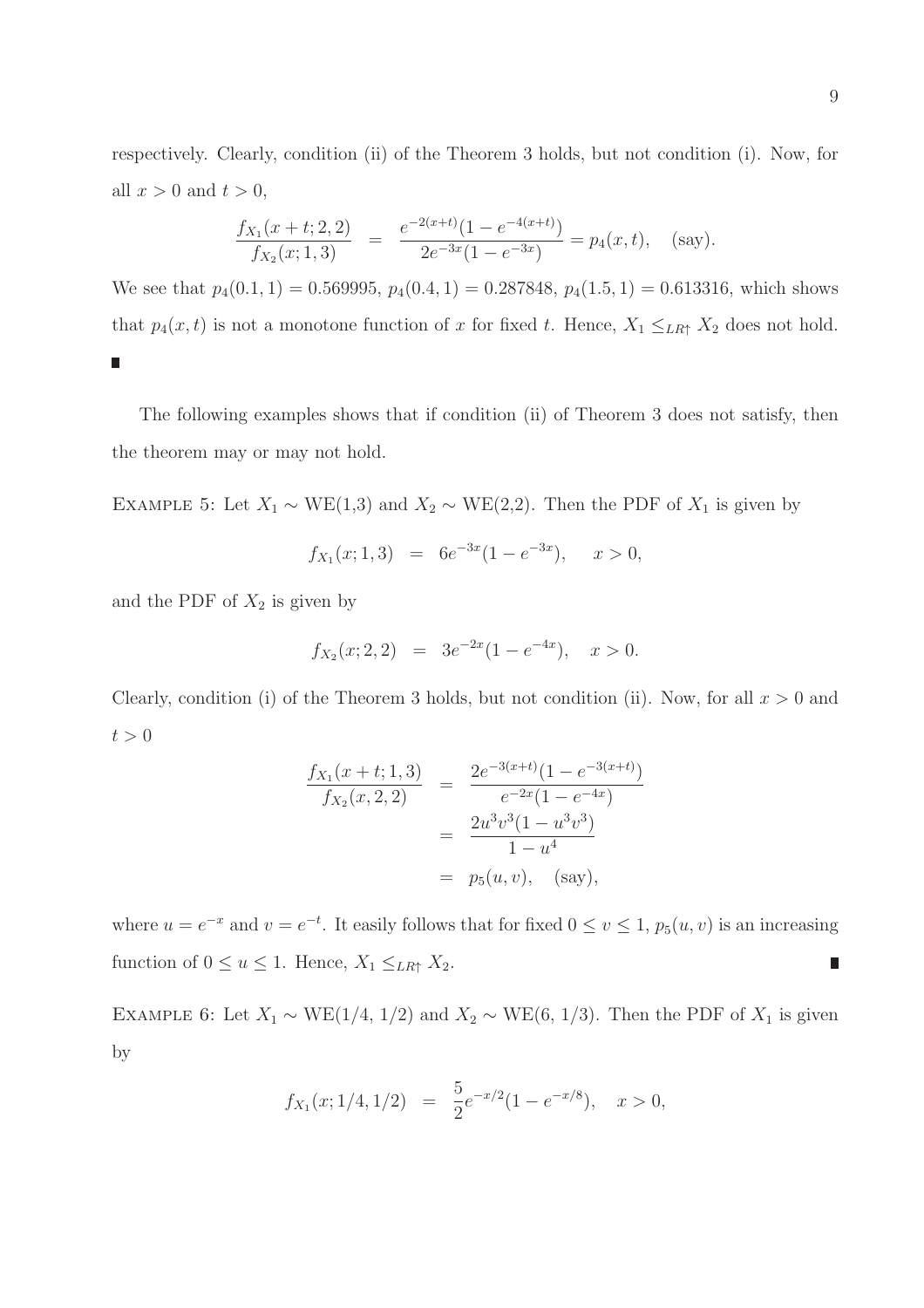and the PDF of  $X_2$  is given by

$$
f_{X_2}(x; 6, 1/3) = \frac{7}{18}e^{-x/3}(1 - e^{-2x}), \quad x > 0,
$$

Clearly, condition (i) of the Theorem 3 holds, but not condition (ii). Now, for all  $x > 0$   $t > 0$ 

$$
\frac{f_{X_1}(x+t, \frac{1}{4}, \frac{1}{2})}{f_{X_2}(x, 6, \frac{1}{3})} = \frac{45e^{-(x+t)/2}(1 - e^{-(x+t)/8})}{7e^{-x/3}(1 - e^{-2x})}
$$

$$
= p_6(x, t), \quad \text{(say)}.
$$

We see that  $p_6(0.5, 1) = 0.97028$ ,  $p_6(1, 1) = 0.84440$ ,  $p_6(3, 1) = 0.93285$ , which shows that  $p_6(x, t)$  is not a monotone function of x for fixed t, hence  $X_1 \leq_{LR} X_2$  does not hold. П

The following theorem shows that the WE distribution preserves the down likelihood ratio ordering. Note that a random variable  $Y_1$  is said to be larger than another random variable  $Y_2$  in down likelihood ratio ordering (written as  $Y_1 \geq_{LR} Y_2$ ) if, for all  $t \geq 0$ ,  $f_{Y_1}(x)/f_{Y_2}(x+t)$ is an increasing function in  $x$ .

THEOREM 4: Let  $X_1 \sim \text{WE}(\alpha_1, \lambda_1)$  and  $X_2 \sim \text{WE}(\alpha_2, \lambda_2)$ . Then  $X_1 \geq_{LR} X_2$  provided

(i)  $\lambda_1 < \lambda_2$ , (ii)  $\frac{e^{\alpha_1 \lambda_1 x}-1}{\lambda}$  $\frac{\alpha_1\lambda_1}{\alpha_1\lambda_1}$  $e^{\alpha_2\lambda_2 x}-1$  $\alpha_2\lambda_2$ , for all  $x > 0$ , (iii)  $X$  is ILR.

PROOF: The proof can be obtained along the same line as the proof of Theorem 3, hence it is omitted.

When  $\alpha_1 = \alpha_2$ , then  $X_1 \geq_{LR} X_2$  if  $\lambda_1 \leq \lambda_2$  and X is ILR. The following example shows that if condition (i) of Theorem 4 does not satisfy, then the theorem may not hold.

Example 7: Let us consider Example 1. Clearly, condition (ii) of the Theorem 4 holds, but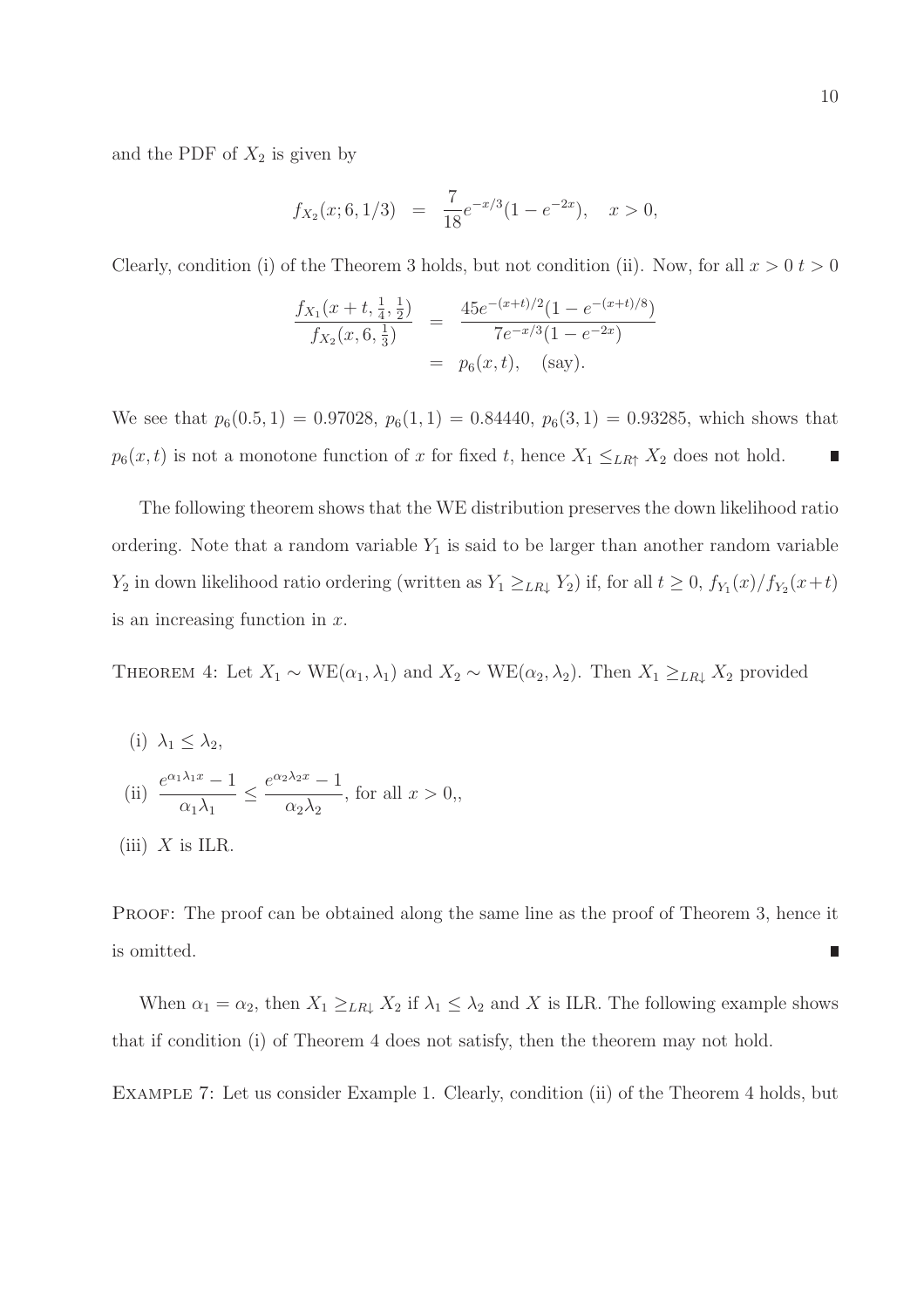not condition (i). Now, for all  $x > 0$ ,  $t > 0$ 

$$
\frac{f_X(x, 1, 4)}{f_Y(x+t, 3, 2)} = \frac{3e^{-4x}(1 - e^{-4x})}{e^{-2(x+t)}(1 - e^{-6(x+t)})}
$$
  
=  $p_7(x, t)$ , say.

We see that  $p_7(0.1, 1) = 5.99149$ ,  $p_7(0.5, 1) = 7.05208$ ,  $p_7(1, 1) = 2.9451$ , which shows that  $p_7(x, t)$  is not a monotone function of x for a fixed t. Thus,  $X_1 \geq_{LR} X_2$  does not hold. Hence, condition (i) of Theorem 4 cannot be dropped. П

The following example shows that if condition (ii) of Theorem 4 does not satisfy, then the theorem may or may not hold.

Example 8: Let us consider Example 2. Clearly, condition (i) of the Theorem 4 satisfies, but not condition (ii). Now, for all  $x > 0$ ,  $t > 0$ 

$$
\frac{f_X(x,3,3)}{f_Y(x+t,4,2)} = \frac{2e^{-3x}(1-e^{-9x})}{3e^{-4(x+t)}(1-e^{-8(x+t)})} = \frac{2(1-u^9)}{uv^4(1-u^8v^8)} = p_8(u,v), \quad \text{(say)}, \quad (7)
$$

where  $u = e^{-x}$  and  $v = e^{-t}$ . Since for fixed  $0 \le v \le 1$ ,  $p_5(u, v)$  is a decreasing function in  $0 \le u \le 1, X_1 \ge_{LR\downarrow} X_2.$ 

Example 9: Let us consider Example 3. Clearly, condition (i) of the Theorem 4 satisfies, but not condition (ii). Now, for all  $x > 0$ ,  $t > 0$ 

$$
\frac{f_X(x, 8, \frac{1}{4})}{f_Y(x+t, \frac{1}{4}, \frac{1}{2})} = \frac{9e^{-x/4}(1 - e^{-2x})}{80e^{-(x+t)/2}(1 - e^{-(x+t)/8})}
$$
  
=  $p_9(x)$ , say.

We see that  $p_9(1, 0.5) = 0.93805$ ,  $p_9(2.5, 0.5) = 0.857198$ , and  $p_9(4, 0.5) = 0.91239$ , which shows that  $p_9(x, 0.5)$  is not a monotone function in x for a fixed t, hence,  $X_1 \geq_{LR} X_2$  does not hold. П

The following theorem shows that the WE distribution preserves the up hazard rate ordering. A random variable  $X_1$  is said to be smaller than another random variable  $X_2$  in up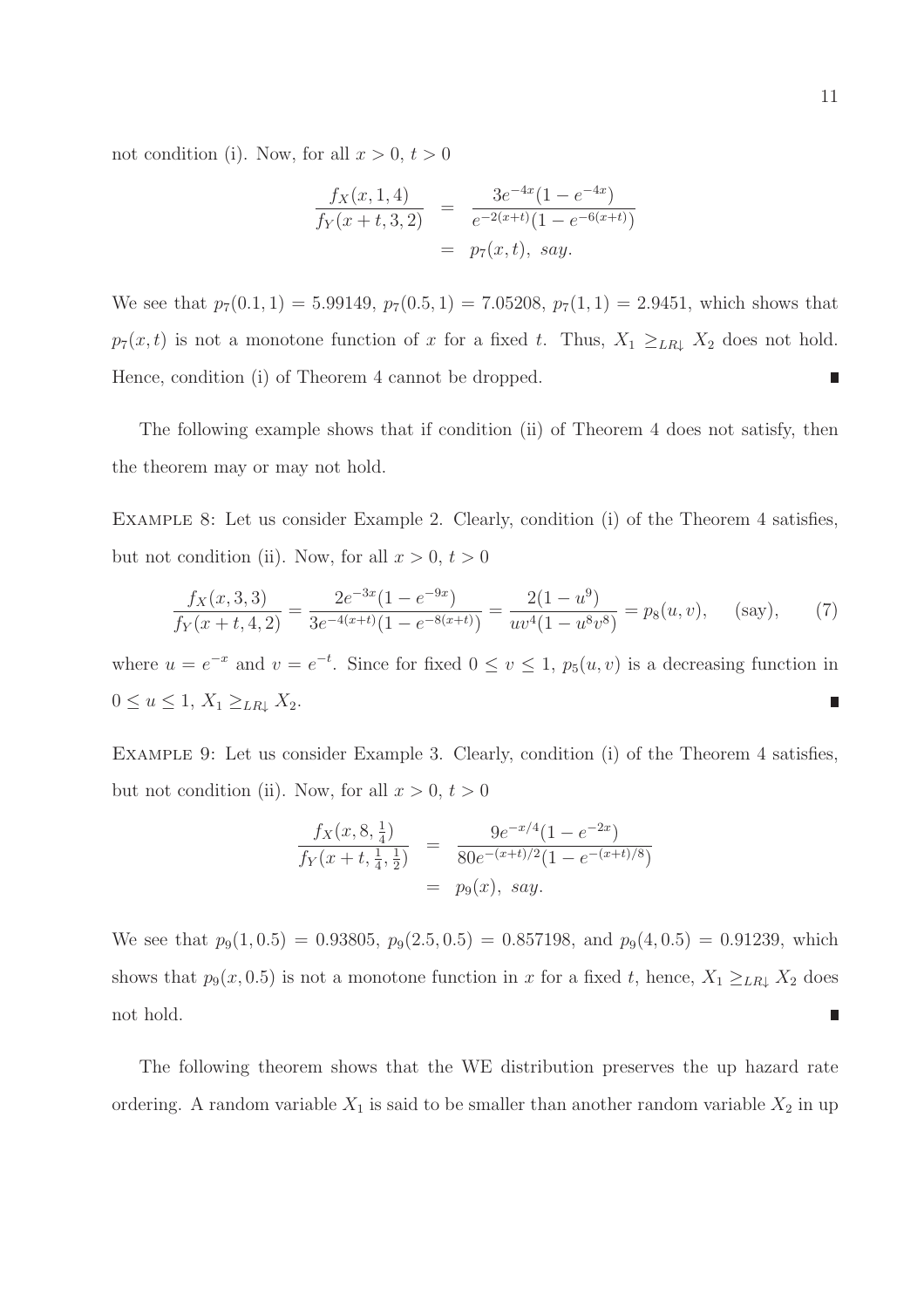hazard rate order (written as  $X_1 \leq_{HR} X_2$ ) if,  $X_1 - x \leq_{HR} X_2$ , for all  $x \geq 0$ , or equivalently, if  $\bar{F}_{X_1}(x+t)/\bar{F}_{X_2}(x)$  is a decreasing function in x.

THEOREM 5: Let  $X_1 \sim \text{WE}(\alpha_1, \lambda_1)$  and  $X_2 \sim \text{WE}(\alpha_2, \lambda_2)$ . Then  $X_1 \leq_{HR\uparrow} X_2$  provided

- (i)  $\lambda_1 > \lambda_2$ ,
- (ii)  $\frac{(\alpha_1+1)e^{\alpha_1\lambda_1x}-1}{\alpha_1\lambda_1}$  $\frac{\left|e^{\alpha_1 \lambda_1 x}-1\right|}{\alpha_1 \lambda_1} \geq \frac{(\alpha_2+1)e^{\alpha_2 \lambda_2 x}-1}{\alpha_2 \lambda_2}$  $\frac{\int e^{x^2-2x^2-1}}{\alpha_2\lambda_2}$ , for all  $x>0$ ,
- (iii)  $X$  is IFR.

PROOF: Let us recall that  $X_1 \leq_{HR\uparrow} X_2$  if and only if  $\bar{F}_X(t+x)/\bar{F}_Y(x)$  is a decreasing function in  $x > 0$  for all  $t > 0$ . Now,

$$
\frac{\bar{F}_{X_1}(t+x)}{\bar{F}_{X_2}(x)} = \frac{\bar{F}_{X_1}(x)\bar{F}_{X_1}(t+x)}{\bar{F}_{X_2}(x)\bar{F}_{X_1}(x)}.
$$

Since,  $X_1$  is IFR, then  $\bar{F}_{X_1}(t+x)/\bar{F}_{X_1}(x)$  is a decreasing function in  $x > 0$  for all  $t > 0$ . Again, we see that

$$
\frac{\bar{F}_{X_1}(x)}{\bar{F}_{X_2}(x)} = \frac{\alpha_2 (\alpha_1 + 1 - e^{-\alpha_1 \lambda_1 x})}{\alpha_1 (\alpha_2 + 1 - e^{-\alpha_2 \lambda_2 x})} e^{(\lambda_2 - \lambda_1)x}.
$$

 $\bar{F}_{X_1}(x)$  $\frac{\bar{F}_{X_1}(x)}{\bar{F}_{X_2}(x)}$  is a decreasing function in x if  $\lambda_1 \geq \lambda_2$  and  $A_3(x) = \frac{\alpha_1 + 1 - e^{-\alpha_1 \lambda_1 x}}{\alpha_2 + 1 - e^{-\alpha_2 \lambda_2 x}}$  $\frac{\alpha_1+1}{\alpha_2+1-e^{-\alpha_2\lambda_2x}}$  is a decreasing function in x. Differentiating  $A_3(x)$  with respect to x, we get

$$
A'_3(x) = \frac{\alpha_1 \lambda_1 e^{-\alpha_1 \lambda_1 x} \left( \alpha_2 + 1 - e^{-\alpha_2 \lambda_2 x} \right) - \alpha_2 \lambda_2 e^{-\alpha_2 \lambda_2 x} \left( \alpha_1 + 1 - e^{-\alpha_1 \lambda_1 x} \right)}{\left( \alpha_2 + 1 - e^{-\alpha_2 \lambda_2 x} \right)^2}
$$
  

$$
\stackrel{\text{sign}}{=} \alpha_1 \lambda_1 \left[ (\alpha_2 + 1) e^{\alpha_2 \lambda_2 x} - 1 \right] - \alpha_2 \lambda_2 \left[ (\alpha_1 + 1) e^{\alpha_1 \lambda_1 x} - 1 \right]
$$
  

$$
\leq 0,
$$

provided  $\frac{(\alpha_1+1)e^{\alpha_1\lambda_1x}-1}{\alpha_1\lambda_1}$  $\frac{\left(\alpha_1\lambda_1 x - 1\right)}{\alpha_1\lambda_1} \geq \frac{(\alpha_2+1)e^{\alpha_2\lambda_2 x} - 1}{\alpha_2\lambda_2}$  $\frac{\log 2^{x_2^2-1}}{\log 2}$ , for all  $x > 0$ .

When  $\alpha_1 = \alpha_2$ , then  $X_1 \leq_{HR\uparrow} X_2$  if  $\lambda_1 \geq \lambda_2$  and X is IFR. The following example shows that if condition (i) of Theorem 5 does not hold, then the theorem may not hold.

π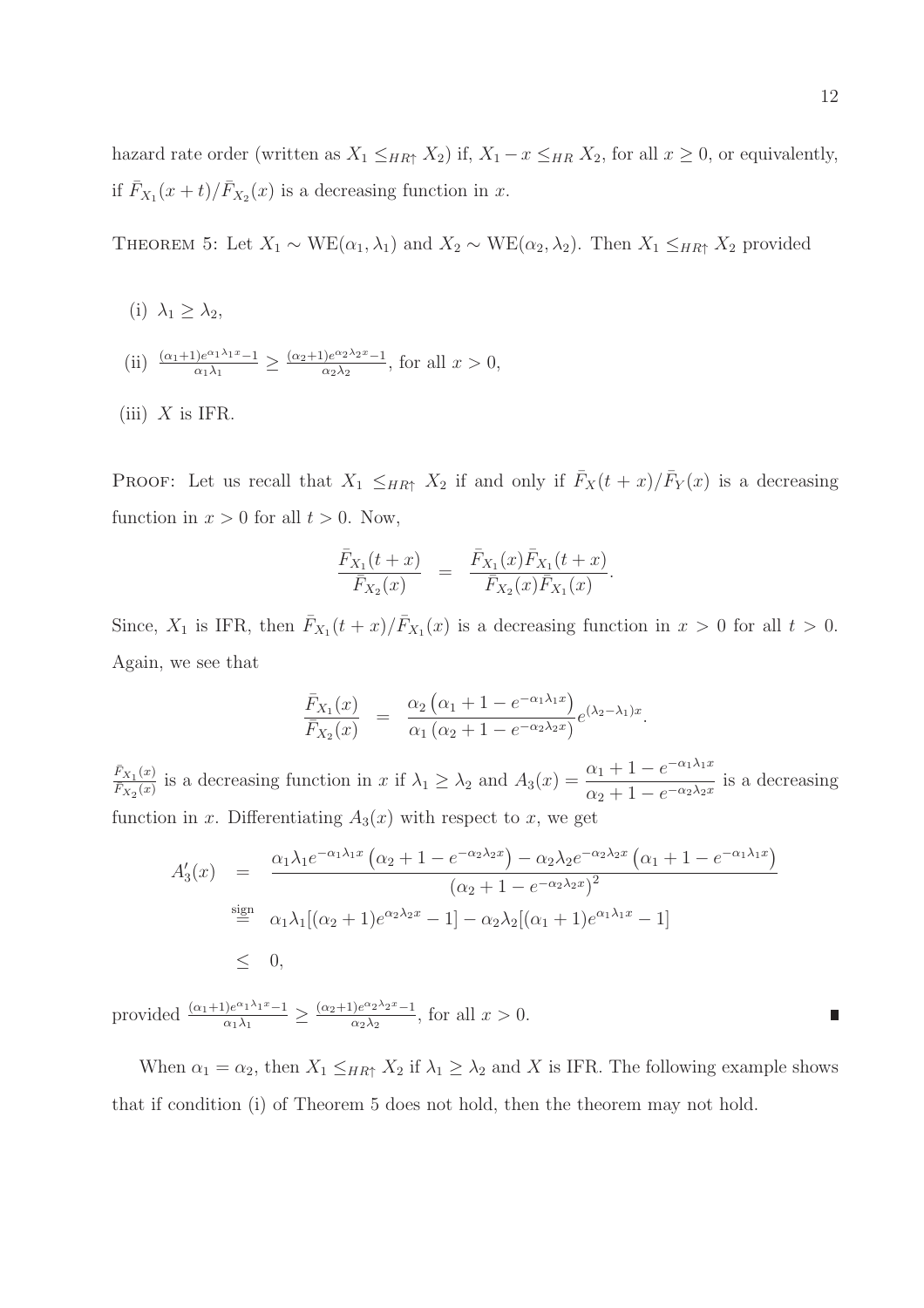EXAMPLE 10: Let  $X_1 \sim \text{WE}(1,2)$  and  $X_2 \sim \text{WE}(2,3)$ . Then the survival function of  $X_1$  is given by

$$
\bar{F}_{X_1}(x) = 2e^{-2x}(1 - \frac{1}{2}e^{-2x}), \quad x > 0,
$$

and the survival function of  $X_2$  is given by

$$
\bar{F}_Y(x) = \frac{3}{2}e^{-3x}(1 - \frac{1}{3}e^{-6x}), \quad x > 0,
$$

Clearly, condition (ii) of the Theorem 5 holds, but not condition (i). Now, for all  $x, t > 0$ 

$$
\frac{\bar{F}_{X_1}(x+t;1,2)}{\bar{F}_{X_2}(x;2,3)} = \frac{4e^{-2(x+t)}(1-\frac{1}{2}e^{-2(x+t)})}{3e^{-3x}(1-\frac{1}{3}e^{-6x})}
$$
  
=  $p_{10}(x,t),$  (say).

Observe  $p_{10}(0, 1) = 0.23404$ ,  $p_{10}(0.1, 1) = 0.21703$ ,  $p_{10}(1.5, 1) = 0.48191$ , which shows that  $p_{10}(x, 1)$  is not a monotone function in x, hence,  $X_1 \leq_{HR\uparrow} X_2$  does not hold.  $\overline{\phantom{a}}$ 

The following examples shows that if condition (ii) of Theorem 5 does not satisfy then the theorem may or may not hold.

EXAMPLE 11: Let us consider Example 4. Then the survival function of  $X_1$  is given by

$$
\bar{F}_{X_1}(x) = 2e^{-3x}(1 - \frac{1}{2}e^{-3x}), \quad x > 0,
$$

and the survival function of  $X_2$  is given by

$$
\bar{F}_{X_2}(x) = \frac{3}{2}e^{-2x}(1-\frac{1}{3}e^{-4x}), \quad x > 0.
$$

Clearly, condition (i) of the Theorem 5 holds true, but not condition (ii). Now, for all  $x, t > 0$ 

$$
\frac{\bar{F}_{X_1}(x+t,1,3)}{\bar{F}_{X_2}(x,2,2)} = \frac{4e^{-3(x+t)}(1-\frac{1}{2}e^{-3(x+t)})}{3e^{-2x}(1-\frac{1}{3}e^{-4x})}
$$

$$
= \frac{4uv^3(1-\frac{u^3v^3}{2})}{3(1-\frac{u^4}{3})}
$$

$$
= p_{11}(u,v), \text{ (say)},
$$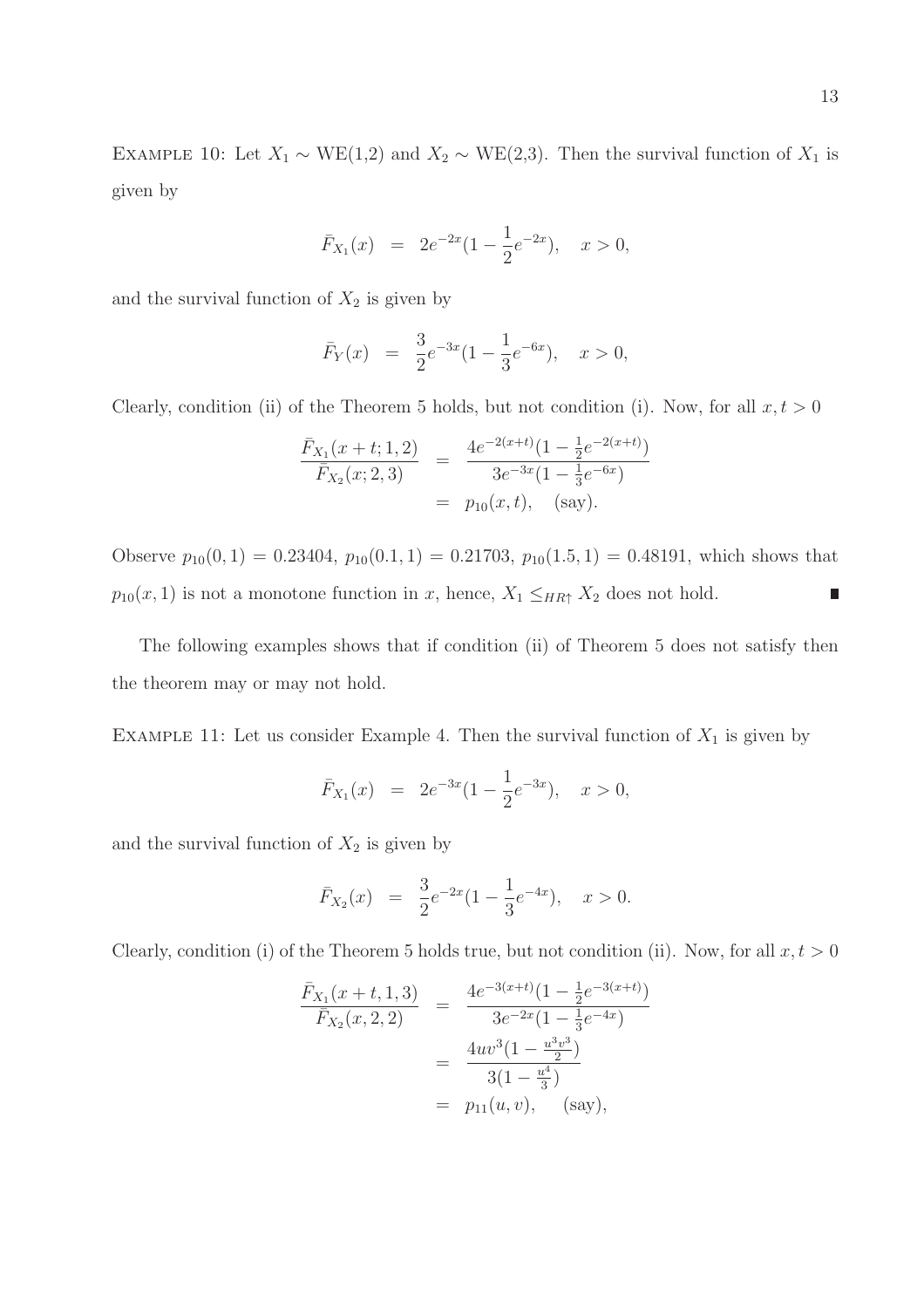where  $u = e^{-x}$  and  $v = e^{-t}$ . Differentiating  $p_{11}(u, v)$  with respect to u for all  $v > 0$ , we have

$$
p'_{11}(u,v) \stackrel{\text{sign}}{=} \left[4v^3\left(1 - \frac{u^3v^3}{2} - 6u^3v^6\right)\right](3 - u^4) + 16u^4v^3 - 8u^7v^6
$$
  
\n
$$
\geq 0.
$$

Thus,  $p_{11}(u, v)$  is an increasing function in u for all  $v > 0$ . Hence,  $X_1 \leq_{HR\uparrow} X_2$ .

EXAMPLE 12: Let us consider Example 6. Then the survival function of  $X_1$  is given by

$$
\bar{F}_{X_1}(x) = 5e^{-x/2}(1 - \frac{4}{5}e^{-x/8}), \quad x > 0,
$$

and the survival function of  $X_2$  is given by

$$
\bar{F}_{X_2}(x) = \frac{7}{6}e^{-x/3}(1 - \frac{1}{7}e^{-2x}), \quad x > 0.
$$

Clearly, condition (i) of the Theorem 5 holds true, but not condition (ii). Now, for all  $x, t > 0$ 

$$
\frac{\bar{F}_{X_1}(x+t,1/4,1/2)}{\bar{F}_{X_2}(x,6,1/3)} = \frac{30e^{-(x+t)/2}(1-\frac{4}{5}e^{-(x+t)/8})}{7e^{-x/3}(1-\frac{1}{7}e^{-2x})}
$$

$$
= p_{12}(x,t), \, say.
$$

We see that  $p_{12}(1,1) = 0.84583$ ,  $p_{12}(1,3,1) = 0.845966$ ,  $p_{12}(3,1) = 0.81193$ , which shows that  $p_{12}(x, t)$  is not a monotone function in x for fixed t. Hence,  $X_1 \leq_{HR\uparrow} X_2$  does not hold. П

The following theorem shows that the univariate weighted exponential distribution preserves the down hazard rate ordering. A random variable  $X_1$  is said to be larger than another random variable  $X_2$  in down hazard rate order (written as  $X_1 \geq_{HR\downarrow} X_2$ ) if,  $X_1 \geq_{HR} [X_2 - x | X_2 > x]$ , for all  $x \geq 0$ , or equivalently, if  $\bar{F}_{X_1}(x)/\bar{F}_{X_2}(x+t)$  is an increasing function in x, for all  $t \geq 0$ .

THEOREM 6: Let  $X_1 \sim \text{WE}(\alpha_1, \lambda_1)$  and  $X_2 \sim \text{WE}(\alpha_2, \lambda_2)$ . Then  $X_1 \geq_{HR} X_2$  provided

$$
(i) \ \lambda_1 \leq \lambda_2,
$$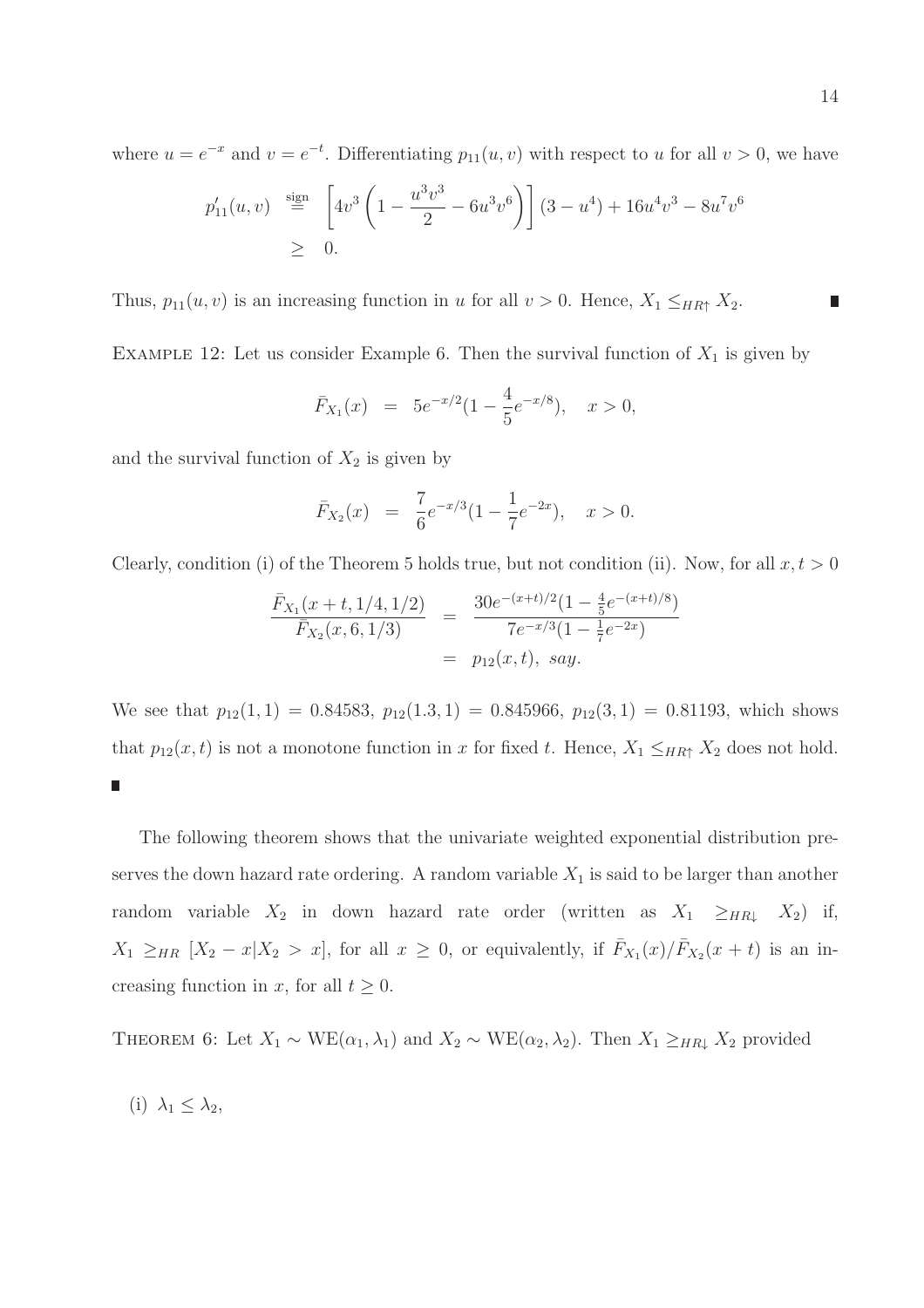(ii) 
$$
\frac{(\alpha_1 + 1)e^{\alpha_1\lambda_1 x} - 1}{\alpha_1\lambda_1} \le \frac{(\alpha_2 + 1)e^{\alpha_2\lambda_2 x} - 1}{\alpha_2\lambda_2}, \text{ for all } x > 0,
$$
  
(iii)  $X_1$  is IFR.

PROOF: It has been omitted

When  $\alpha_1 = \alpha_2$ , then  $X_1 \geq_{HR\downarrow} X_2$  if  $\lambda_1 \leq \lambda_2$  and  $X_1$  is IFR. The following example shows that if condition (i) of Theorem 6 does not satisfy, then the theorem may not hold.

EXAMPLE 13: Let  $X_1 \sim \text{WE}(1,4)$  and  $X_2 \sim \text{WE}(3,2)$ . Then the survival function of  $X_1$  is given by

$$
\bar{F}_{X_1}(x) = 2e^{-4x}(1 - \frac{1}{2}e^{-4x}), \quad x > 0,
$$

and the survival function of  $X_2$  is given by

$$
\bar{F}_{X_2}(x) = \frac{4}{3}e^{-2x}(1-\frac{1}{4}e^{-6x}), \quad x > 0,
$$

Clearly, condition (ii) of the Theorem 6 has satisfied but not condition (i). Now, for all  $x, t > 0$ 

$$
\frac{\bar{F}_{X_1}(x; 1, 4)}{\bar{F}_{X_2}(x+t; 3, 2)} = \frac{6e^{-4x}(1 - \frac{1}{2}e^{-4x})}{4e^{-2(x+t)}(1 - \frac{1}{4}e^{-6(x+t)})}
$$
  
=  $p_{13}(x, t),$  (say)

We see that  $p_{13}(0, 1) = 5.5450, p_{13}(0.1, 1) = 6.03512, p_{13}(0.5, 1) = 3.80163$ , which shows that  $p_{13}(x, 1)$  is not a monotone function of x for a given t. Hence,  $X_1 \geq_{HR\downarrow} X_2$  does not hold.

The following examples show that if condition (ii) of Theorem 6 does not satisfy, then the theorem may or may not hold.

EXAMPLE 14: Let us consider Example 2. Then the survival function of  $X_1$  is given by

$$
\bar{F}_{X_1}(x) = \frac{4}{3}e^{-3x}(1-\frac{1}{4}e^{-9x}), \quad x > 0,
$$

Π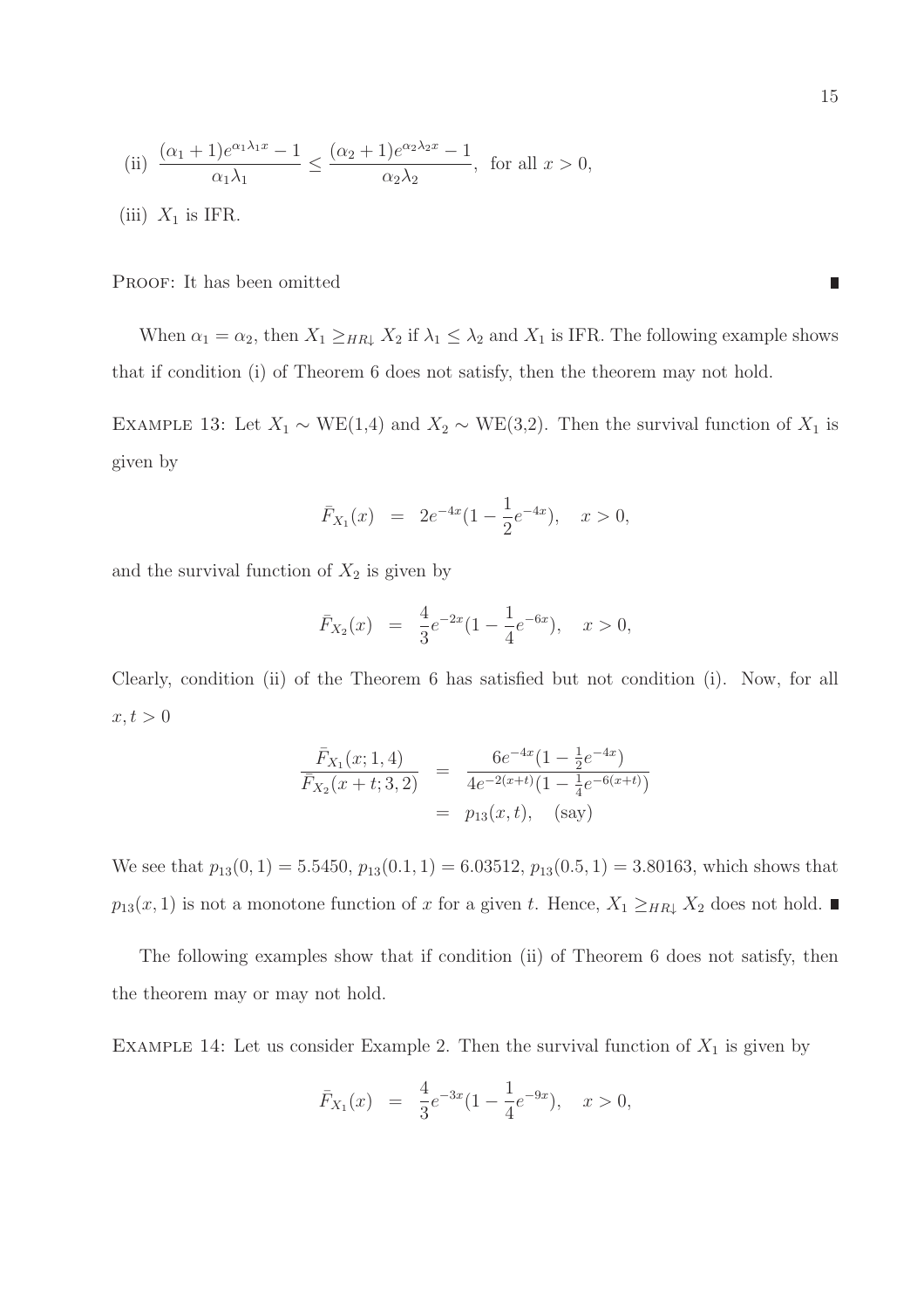Π

and the survival function of  $X_2$  is given by

$$
\bar{F}_{X_2}(x) = \frac{3}{2}e^{-4x}(1-\frac{1}{3}e^{-8x}), \quad x > 0.
$$

Clearly, condition (i) of the Theorem 5 does not satisfy, but not condition (ii). Now, for all  $x, t > 0$ 

$$
\frac{\bar{F}_{X_1}(x,3,3)}{\bar{F}_{X_2}(x+t,2,4)} = \frac{8e^{-3x}(1-\frac{1}{4}e^{-9x})}{9e^{-4(x+t)}(1-\frac{1}{3}e^{-8(x+t)})}
$$

$$
= \frac{8(1-\frac{u^9}{4})}{9uv^4(1-\frac{u^8v^8}{3})}
$$

$$
= p_{14}(u,v), \text{(say)},
$$

where  $u = e^{-x}$  and  $v = e^{-t}$ . Differentiating  $p_{14}(u, v)$  with respect to u for all  $v > 0$ , we have

$$
p'_{14}(u, v) \stackrel{\text{sign}}{=} -\frac{9}{4}u^9v^4\left(1 - \frac{u^8v^8}{3}\right) - v^4\left(1 - \frac{u^8v^8}{3}\right)\left(1 - \frac{u^9}{4}\right) + \frac{8}{3}u^8v^12\left(1 - \frac{u^9}{4}\right)
$$
  
 
$$
\leq 0.
$$

Thus,  $p_{14}(u, v)$  is a decreasing function in u for all  $v > 0$ . Hence,  $X_1 \geq_{HR\downarrow} X_2$ .

EXAMPLE 15: Let  $X_1 \sim \text{WE}(1/3,1/4)$  and  $X_2 \sim \text{WE}(1/5,4)$ . Then the survival function of  $X_1$  is given by

$$
\bar{F}_{X_1}(x) = 4e^{-x/4}(1 - \frac{3}{4}e^{-x/12}), \quad x > 0,
$$

and the survival function of  $X_2$  is given by

$$
\bar{F}_{X_2}(x) = 6e^{-4x}(1 - \frac{5}{6}e^{-4x/5}), \quad x > 0,
$$

Clearly, condition (i) of the Theorem 6 has satisfied but not condition (ii). Now, for all  $x, t > 0$ 

$$
\frac{\bar{F}_{X_1}(x; 1/3, 1/4)}{\bar{F}_{X_2}(x+t; 1/5, 4)} = \frac{2e^{-x/4}(1 - \frac{3}{4}e^{-x/12})}{3e^{-4(x+t)}(1 - \frac{5}{6}e^{-4(x+t)/5})}
$$
  
=  $p_{15}(x, t),$  (say).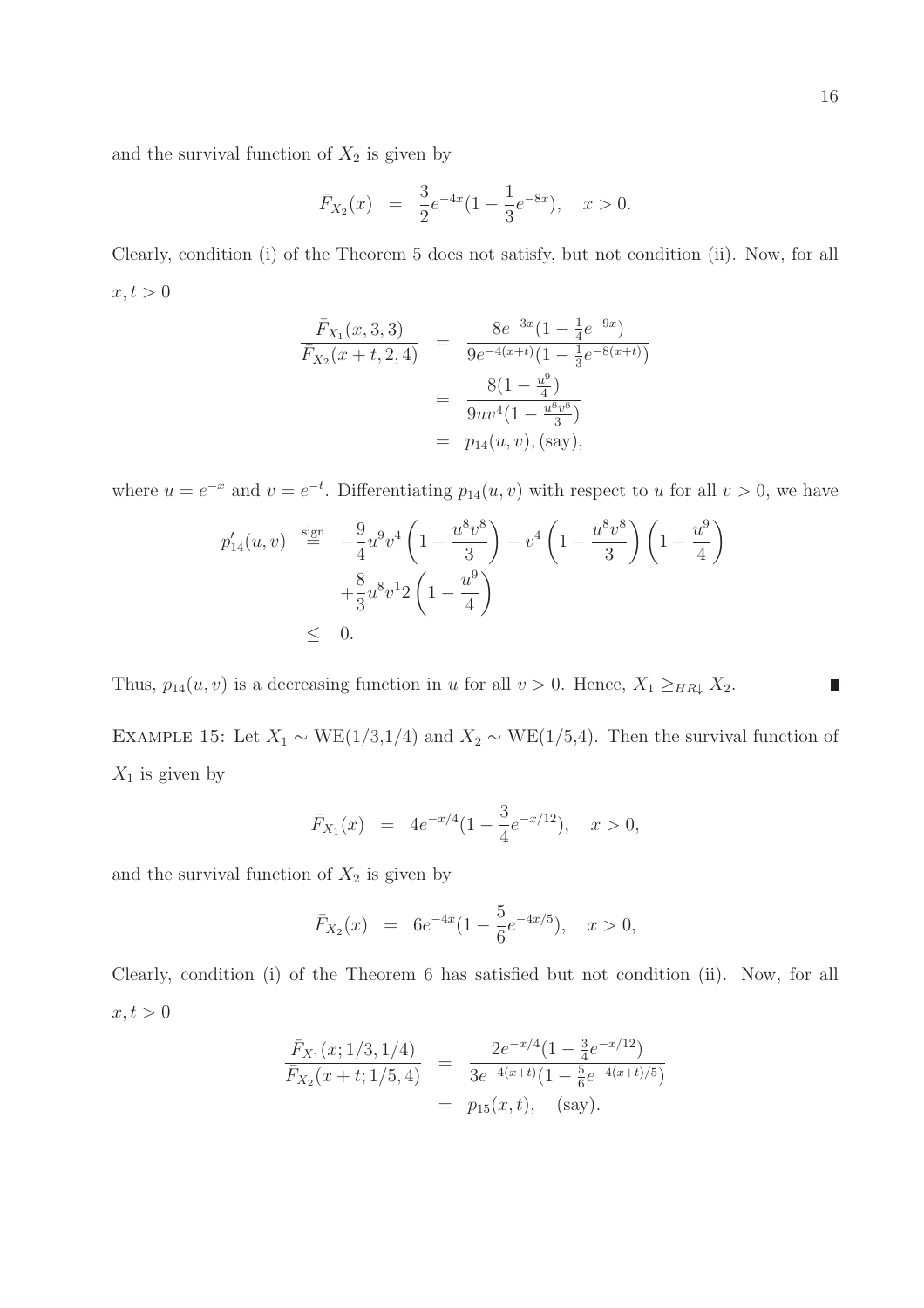We see that  $p_{15}(0, 1) = 0.34211$ ,  $p_{15}(1, 1) = 0.31901$ ,  $p_{15}(2, 1) = 0.33813$ , which shows that  $p_{15}(x, 1)$  is not a monotone function of x for a given t. Hence,  $X_1 \geq_{HR\downarrow} X_2$  does not hold.

### 3 Length Biased Weighted Exponential Distribution

Suppose  $X \sim \text{WE}(\alpha, \lambda)$ , then the length biased version of the random variable X will be denoted by the random variable T which has the PDF for  $t > 0$  as

$$
f_T(t; \alpha, \lambda) = \frac{(\lambda(\alpha + 1))^2}{\alpha(\alpha + 2)} t e^{-\lambda t} (1 - e^{-\lambda \alpha t}),
$$
\n(8)

and it will be denoted LBWE( $\alpha$ ,  $\lambda$ ). In this section, we discuss different properties of T, and for that without loss of generality, it is assumed that  $\lambda = 1$ . We will denote  $f_T(t; \alpha, 1) =$  $f_T(t; \alpha)$  only. It easily follows that the PDF of T is always log-concave and  $f_T(t, \alpha) \to 0$  as  $t \to 0$  or  $t \to \infty$ . Hence  $f_T(t, \alpha)$  is always unimodal. Again, as  $\alpha \to \infty$ , then the PDF of T converges to the PDF of a gamma distribution with shape parameter 2, and as  $\alpha \to 0$  then it converges to gamma distribution with shape parameter 3. The distribution function of T is given by

$$
G(t,\alpha) = P(T \le t) = 1 - \frac{(1+\alpha)^2}{\alpha(2+\alpha)}(1+t)e^{-t} + \frac{1}{\alpha(2+\alpha)}(1+(1+\alpha)t)e^{-(1+\alpha)t}, \quad t > 0.
$$

The corresponding hazard rate and mean residual life functions are given by, respectively,

$$
r_T(t,\alpha) = \frac{(1+\alpha)^2 t (1 - e^{-\alpha t})}{(1+\alpha)^2 (1+t) - (1 + (1+\alpha)t)e^{-\alpha t}},
$$

and

$$
m_T(t,\alpha) = \frac{2+t - \frac{1}{(1+\alpha)^3} (2+(1+\alpha)t) e^{-\alpha t}}{1+t - \frac{1}{(1+\alpha)^2} (1+(1+\alpha)t) e^{-\alpha t}}.
$$

Since the PDF of  $T$  is always log-concave, thus hazard rate function is increasing function in x for all  $\alpha > 0$ . Again, the mean residual life function is decreasing in t for all  $\alpha > 0$ .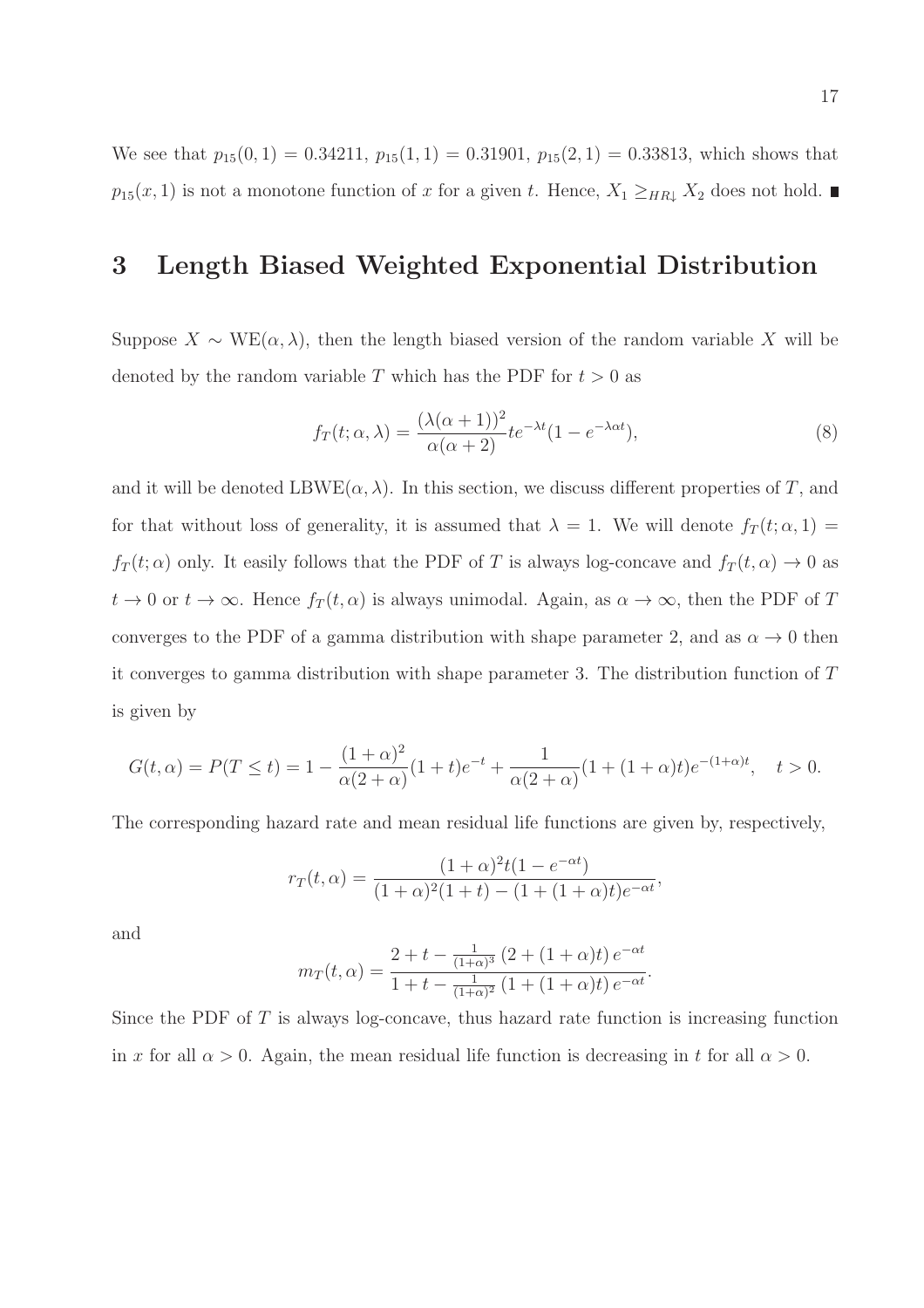The moment generating function (MGF) of T for  $-1 < t < 1$  is

$$
M_T(t) = E(e^{tT}) = \frac{(1+\alpha)^2}{\alpha(2+\alpha)} \left[ \frac{1}{(1-t)^2} - \frac{1}{(1+\alpha-t)^2} \right]
$$
  
= 
$$
\left(1 - \frac{2t}{2+\alpha}\right) (1-t)^{-2} \left(1 - \frac{t}{1+\alpha}\right)^{-2}.
$$

The above  $M_T(t)$  can be written as follows:

$$
M_T(t) = \frac{2}{2+\alpha} (1-t)^{-1} \left(1 - \frac{t}{1+\alpha}\right)^{-2} + \frac{\alpha}{2+\alpha} (1-t)^{-2} \left(1 - \frac{t}{1+\alpha}\right)^{-2}.
$$

Hence T has the following representation:

$$
T = \begin{cases} U_0 + W & \text{with probability} \\ U_1 + W & \text{with probability} \end{cases} \frac{\frac{\alpha}{2 + \alpha}}{\frac{2}{2 + \alpha}},
$$

here  $U_0$  follows a gamma distribution with the shape parameter 2 and scale parameter 1,  $U_1$  follows an exponential distribution with the parameter 1 and W follows also a gamma distribution with the scale parameter  $1 + \alpha$  and shape parameter 2. Further,  $U_i$  and W are independently distributed for  $i = 0$  and 1. This representation can be used quite conveniently to generate samples from a LBWE distribution. Further, if  $T_1, T_2, \ldots, T_n$  are independent identically distributed random variables from LBWE( $\alpha$ , 1), then the distribution of  $S =$  $T_1 + \ldots + T_n$  can be written as follows:

 $S = U_i + W$  with probability  $p_k$ ; for  $k = 0, \ldots, n$ ,

where  $p_k =$  $\sqrt{n}$ k  $\binom{2}{2}$  $2 + \alpha$  $\lambda^k$  (  $\alpha$  $2 + \alpha$  $\setminus^{n-k}$ , and  $U_k$  follows a gamma distribution with the shape parameter  $2n - k$  and scale parameter 1, and W is same as before. Further  $U_k$  and W are independently distributed for  $k = 0, \ldots, n$ .

The LBWE model can be obtained as a hidden truncation model similarly as the Azzalini's skew-normal model as it was observed by Arnold and Beaver (2000). Suppose the random variables  $Z$  and  $Y$  have the following joint PDF

$$
f_{Z,Y}(z,y) = \lambda^3 z^2 e^{-\lambda z(1+y)}; \quad z > 0, \quad y > 0.
$$
 (9)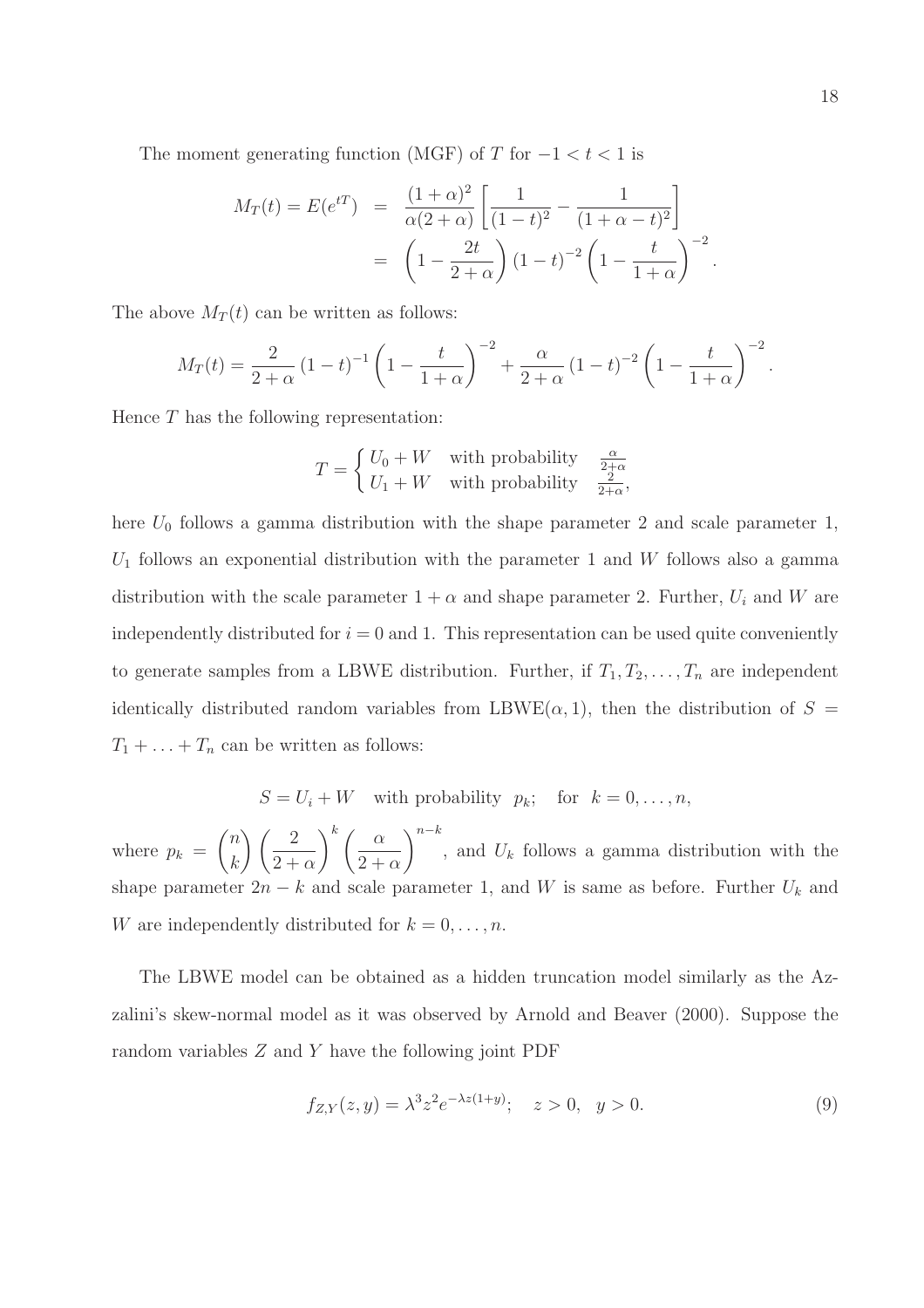Consider a new random variable  $T = Z$ , given that  $Y \leq \alpha$ . It easily follows that the PDF of  $T$  is  $(8)$ . Therefore,  $T$  can be interpreted as a hidden truncation model as follows. Suppose  $Z$  and  $Y$  are two random variables with the joint PDF  $(9)$ . We do not observe  $Y$ , but we observe Z only, provided  $Y \leq \alpha$ . Then the observed sample has the PDF (8).

From the MGF of T, using  $\ln M_T(t) = \ln \left(1 - \frac{t}{\sqrt{2\pi}}\right)$  $2<sub>t</sub>$  $2 + \alpha$  $\Big) - 2 \ln(1-t) - 2 \ln \Big( 1$ t  $1 + \alpha$  $\setminus$ , we obtain

$$
\mu_T = E(T) = 2\left(1 + \frac{1}{1+\alpha} - \frac{1}{2+\alpha}\right),
$$
  
\n
$$
\sigma_T^2 = Var(T) = 2\left(1 + \frac{1}{(1+\alpha)^2} - \frac{2}{(2+\alpha)^2}\right),
$$
  
\n
$$
E(T - \mu_T)^3 = 4\left(1 + \frac{1}{(1+\alpha)^3} - \frac{2^2}{(2+\alpha)^3}\right),
$$
  
\n
$$
E(T - \mu_T)^k = 2(k-1)!\left[1 + \frac{1}{(1+\alpha)^k} - \frac{2^{k-1}}{(2+\alpha)^k}\right], \text{ for } k = 3, 4, ....
$$

The coefficient of variation  $(CV)$  and skewness of T can be obtained as

$$
CV_T = \sqrt{\frac{1}{2} \left[ 1 - \frac{3(1+\alpha)^2}{(1+(1+\alpha)(2+\alpha))^2} \right]}
$$

and

$$
\gamma_T = \sqrt{\frac{2[4 - 3\alpha^2(2 + \alpha) + (1 + \alpha)^3(2 + \alpha)^3]^2}{[2 - \alpha^2 + (1 + \alpha)^2(2 + \alpha)^2]^3}},
$$

respectively. Both the mean and variance are decreasing functions of  $\alpha$  and they decrease from 3 to 2. The coefficient of variation is increasing in  $\alpha$ , and it increases from  $1/\sqrt{3}$  to  $1/\sqrt{2}$  but the skewness is not a monotone function of  $\alpha$ .

Now we consider the stress-strength parameter of length biased weighted exponential distribution. Suppose that  $T_1 \sim \text{LBWE}(\alpha_1, \lambda_1)$  and  $T_2 \sim \text{LBWE}(\alpha_2, \lambda_2)$  and they are independently distributed, then

$$
P(T_1 < T_2) = \frac{\lambda_2 (1 + \alpha_2)^2}{\lambda_1 \alpha_2 (2 + \alpha_1)} \left[ \frac{1}{\lambda_2^2} - \frac{1}{(\alpha_2 + \lambda_2)^2} \right] - \frac{(1 + \alpha_1)^2 (1 + \alpha_2)^2}{\alpha_1 \alpha_2 \lambda_2 (2 + \alpha_1) (2 + \alpha_2)} \left[ \frac{3\lambda_1 + \lambda_2}{(\lambda_1 + \lambda_2)^3} - \frac{3\lambda_1 + \lambda_2 + \alpha_2 \lambda_2}{(\lambda_1 + \lambda_2 + \alpha_2 \lambda_2)^3} \right] + \frac{\lambda_2 (1 + \alpha_2)^2}{\alpha_1 \alpha_2 \lambda_1 (2 + \alpha_1) (2 + \alpha_2)} \left[ \frac{1}{((1 + \alpha_1)\lambda_1 + \lambda_2)^2} \right]
$$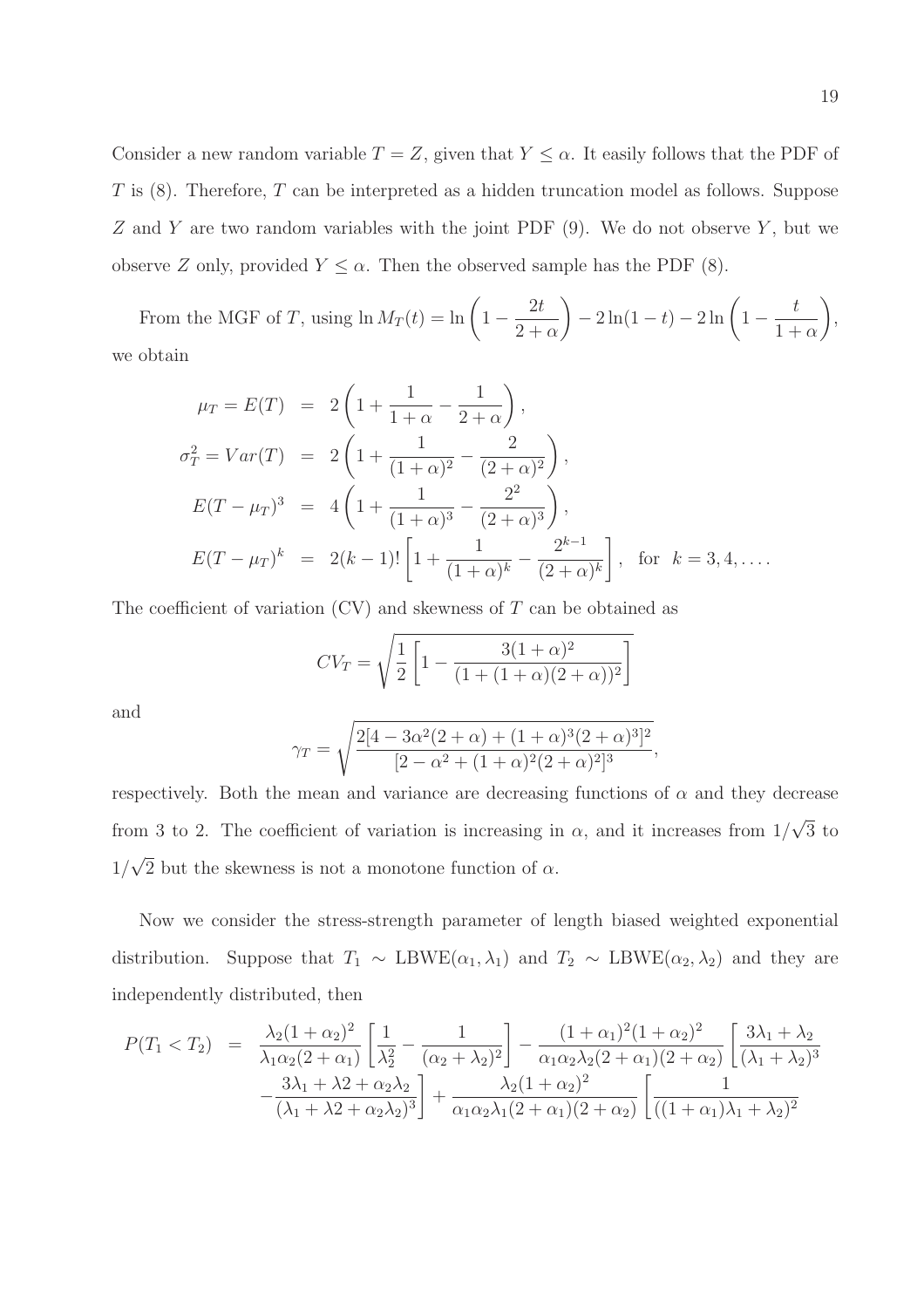$$
+\frac{2\lambda_1(1+\alpha_1)}{((1+\alpha_1)\lambda_1+\lambda_2)^3}+\frac{1}{((1+\alpha_1)\lambda_1+\lambda_2+\alpha_2\lambda_2)^2}\bigg]
$$

### 4 Maximum Likelihood Estimators & Data Analysis

#### 4.1 Maximum Likelihood Estimators

In this subsection we discuss the maximum likelihood estimators (MLEs) of the unknown parameters, and derive their asymptotic properties. Just for brevity, we make a re-parameterization  $\beta = \alpha \lambda$ . We mainly discuss the MLEs of  $\beta$  and  $\lambda$  here, which are equivalent to  $\alpha$  and λ. Suppose  $\{x_1, \ldots, x_n\}$  is a random sample from a LBWE( $\alpha$ , λ), then based on the reparameterization  $\alpha \lambda = \beta$ , the log-likelihood function becomes

$$
L(\beta, \lambda) = 2n \ln(\beta + \lambda) - n \ln \beta - n \ln(\beta + 2\lambda) + 2n \ln \lambda + \sum_{i=1}^{n} \ln x_i - \lambda \sum_{i=1}^{n} x_i
$$
  
+ 
$$
\sum_{i=1}^{n} \ln (1 - e^{-\beta x_i}).
$$
 (10)

Therefore, the maximum likelihood estimators (MLEs) of the unknown parameters can be obtained by maximizing (10) with respect  $\beta$  and  $\lambda$ . The two normal equations take the following forms:

$$
\frac{\partial l(\beta,\lambda)}{\partial \lambda} = \frac{2n}{\beta+\lambda} - \frac{2n}{\beta+2\lambda} + \frac{n}{\lambda} - \sum_{i=1}^{n} x_i = 0,
$$
\n(11)

$$
\frac{\partial l(\beta,\lambda)}{\partial \beta} = \frac{2n}{\beta+\lambda} - \frac{n}{\lambda} + \sum_{i=1}^{n} \frac{x_i e^{-\beta x_i}}{1 - e^{-\beta x_i}} = 0.
$$
\n(12)

Clearly, (12) and (11) cannot be solved explicitly, some numerical technique, like Newton-Raphson method can be used to solve the two non-linear equations simultaneously. Alternatively, any two-dimensional optimization technique may be used to maximize (10) directly to compute the MLEs of  $\lambda$  and  $\beta$ . The Fisher information matrix  $\Sigma = ((\sigma_{ij}))$  of  $\lambda$  and  $\beta$ can be obtained as follows:

$$
\sigma_{11} = \frac{2}{(\beta + \lambda)^2} - \frac{4}{(\beta + 2\lambda)^2} + \frac{1}{\lambda^2}
$$
\n(13)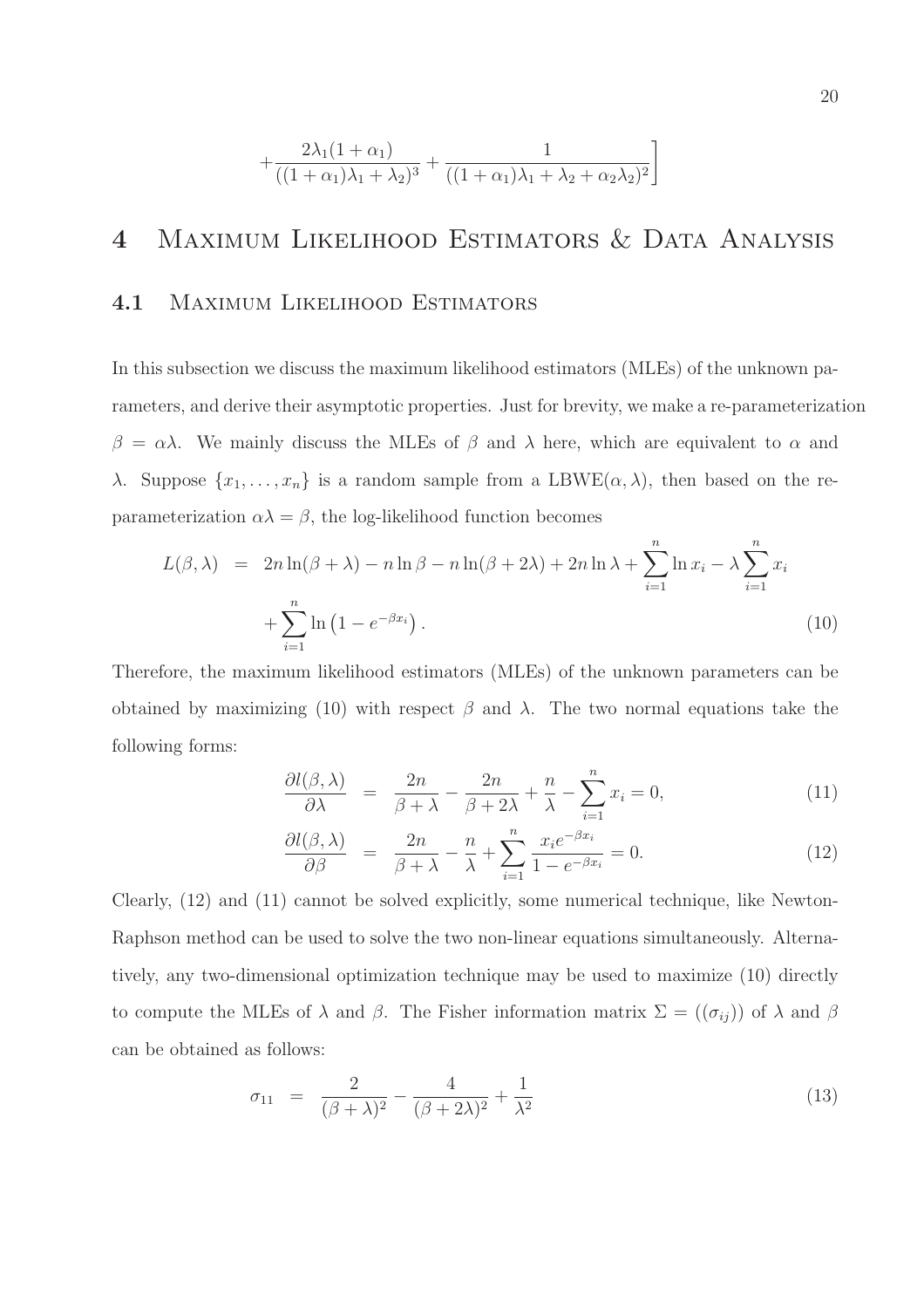$$
\sigma_{12} = \sigma_{21} = \frac{2}{(\beta + \lambda)^2} - \frac{2}{(\beta + 2\lambda)^2}
$$
\n(14)

$$
\sigma_{22} = \frac{2}{(\beta + \lambda)^2} - \frac{1}{\beta^2} - \frac{1}{(\beta + 2\lambda)^2} + \frac{\lambda(\beta + \lambda)}{\beta^4} u\left(\frac{\lambda}{\beta}\right),\tag{15}
$$

where

$$
u\left(\frac{\lambda}{\beta}\right) = \int_0^1 \left(\ln(1-z)\right)^2 (1-z)^{\frac{\lambda}{\beta}} z^{-1} dz.
$$

Since LBWE is a regular family, we have the following result:

$$
\sqrt{n}\left((\hat{\lambda}-\lambda),(\hat{\beta}-\beta)\right) \to N_2(0,\Sigma^{-1}),
$$

#### 4.2 DATA ANALYSIS

We analyze one real data mainly for illustrative purpose, to show how the propose LBWE model behaves in practice. The data set is obtained from Lawless (1982, pp 228), and it represents the number of million revolution before failure for each of the 23 ball bearings. It is as follows: 17.88, 28.92, 33.00, 41.52, 42.12, 45.60, 48.40, 51.84, 51.96, 54.12, 55.56, 67.80, 68.64, 68.64, 68.88, 84.12, 93.12, 98.64, 105.12, 105.84, 127.92, 128.04, 173.40. Before progressing further we have subtracted 10.25 from each data point.

Preliminary data analysis suggests that it is coming from a skewed distribution, and the scaled TTT plot suggests that the empirical hazard function is an increasing function. The histogram and the scaled TTT plots are provided in Figure 1 and Figure 2, respectively. The preliminary data analysis suggests that the two-parameter LBWE distribution may be used to analyze this data set.

To get an idea about the initial estimates of  $\beta$  and  $\lambda$ , we use the grid search method with a grid length 0.01, and we obtain the initial estimates as 0.02 and 0.04, respectively. We use these initial estimates in the Newton-Raphson algorithm, and we obtain the final estimates of  $\beta$  and  $\lambda$  as 0.0257 and 0.0411, respectively. The associated 95% confidence

21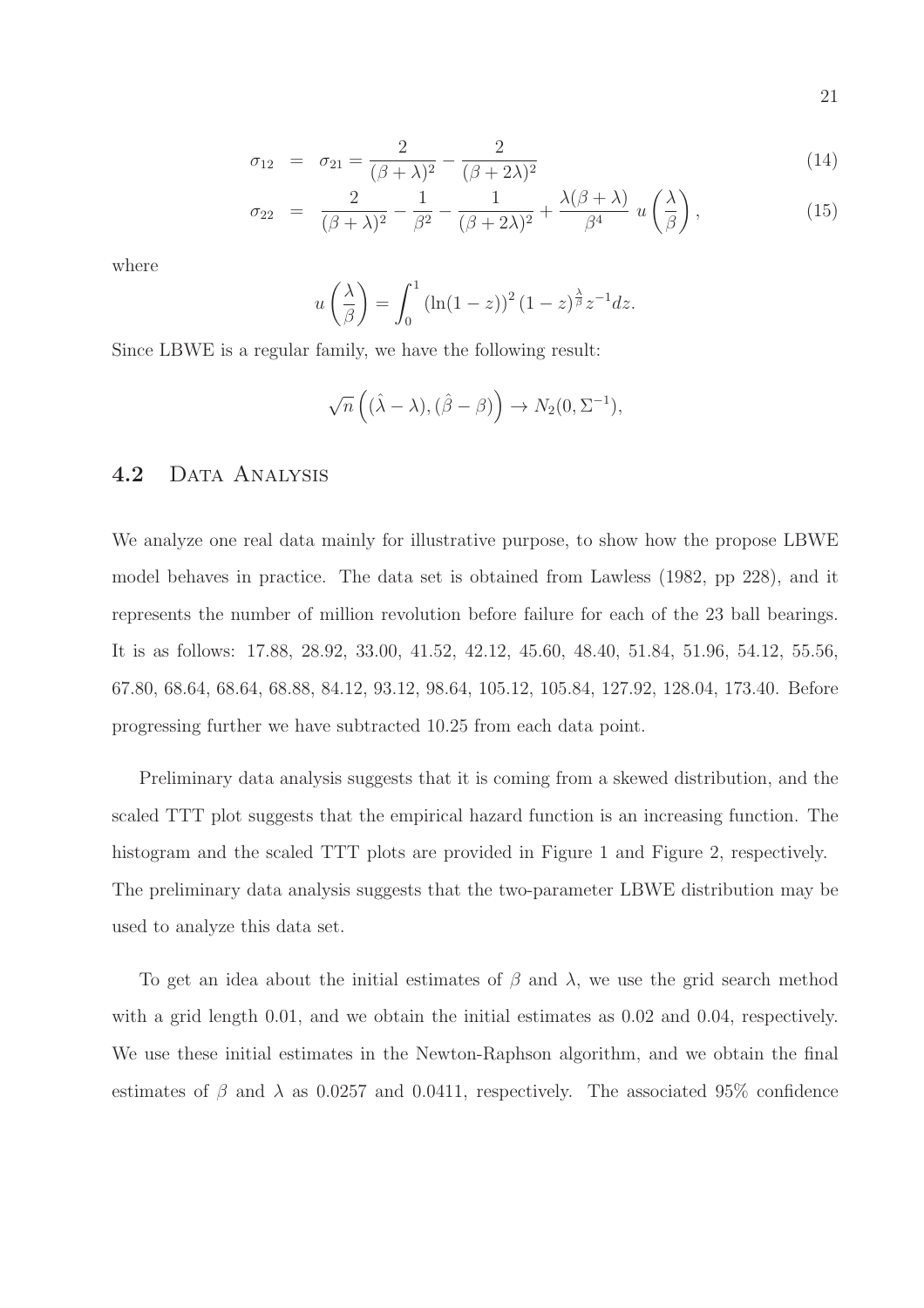

Figure 1: Relative histogram of the ball-bearing data set and the estimated PDF of the fitted LBWE



intervals become 0.0257∓0.0071 and 0.0411∓0.0098, respectively. Now the natural question is how good is the model? The Kolmogorov-Smirnov  $(KS)$  statistic and the associated p value become 0.0854 and 0.9960 respectively. Therefore, it provides an excellent fit. We have provided the empirical survival function and the fitted survival function in Figure 3.

### 5 Three-Parameter LBWE Distribution

In this section we introduce the location parameter to the two-parameter LBWE distribution mainly for data analysis purpose. We call this new distribution as the three-parameter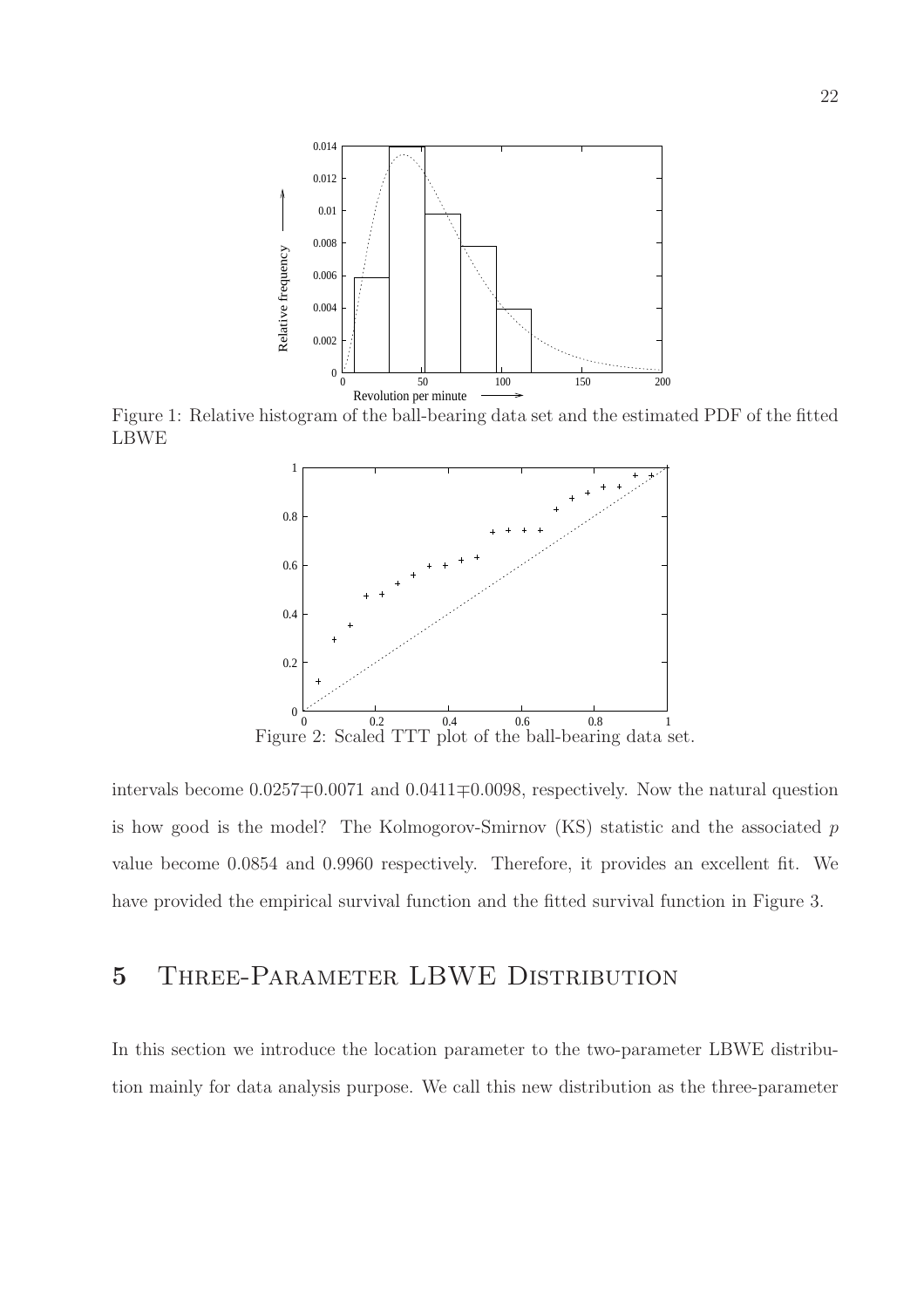

Figure 3: Scaled TTT plot of the ball-bearing data set.

LBWE distribution. A random variable  $T$  is said to have a three-parameter LBWE distribution if it has the following PDF:

$$
f_T(t; \alpha, \lambda, \mu) = \frac{(\lambda(\alpha + 1))^2}{\alpha(\alpha + 2)}(t - \mu)e^{-\lambda(t - \mu)}(1 - e^{-\lambda \alpha(t - \mu)}); \quad t > \mu,
$$
 (16)

for  $\alpha > 0$ ,  $\lambda > 0$  and  $-\infty < \mu < \infty$ . It will be denoted by LBWE( $\alpha, \lambda, \mu$ ). Clearly, the properties of the three-parameter LBWE distribution are similar to the properties of the two-parameter LBWE distribution. Now we will discuss the maximum likelihood estimators of the unknown parameters based on a random sample  $\{x_1, \ldots, x_n\}$  from LBWE( $\alpha, \lambda, \mu$ ). Similarly as before, we make the re-parameterization  $\beta = \alpha \lambda$ , and we will be discussing the MLEs of  $\beta$ ,  $\lambda$  and  $\mu$  only. The log-likelihood function becomes:

$$
L(\beta, \lambda, \mu) = 2n \ln(\beta + \lambda) - n \ln \beta - n \ln(\beta + 2\lambda) + 2n \ln \lambda + \sum_{i=1}^{n} \ln(x_i - \mu) - \lambda \sum_{i=1}^{n} (x_i - \mu)
$$

$$
+ \sum_{i=1}^{n} \ln(1 - e^{-\beta(x_i - \mu)}).
$$
(17)

The three normal equations take the following forms:

$$
\frac{\partial L(\beta,\lambda,\mu)}{\partial \lambda} = \frac{2n}{\beta+\lambda} - \frac{2n}{\beta+2\lambda} + \frac{n}{\lambda} - \sum_{i=1}^{n} (x_i - \mu) = 0,
$$
\n(18)

$$
\frac{\partial L(\beta,\lambda,\mu)}{\partial \beta} = \frac{2n}{\beta+\lambda} - \frac{n}{\lambda} + \sum_{i=1}^{n} \frac{(x_i-\mu)e^{-\beta(x_i-\mu)}}{1-e^{-\beta(x_i-\mu)}} = 0,
$$
\n(19)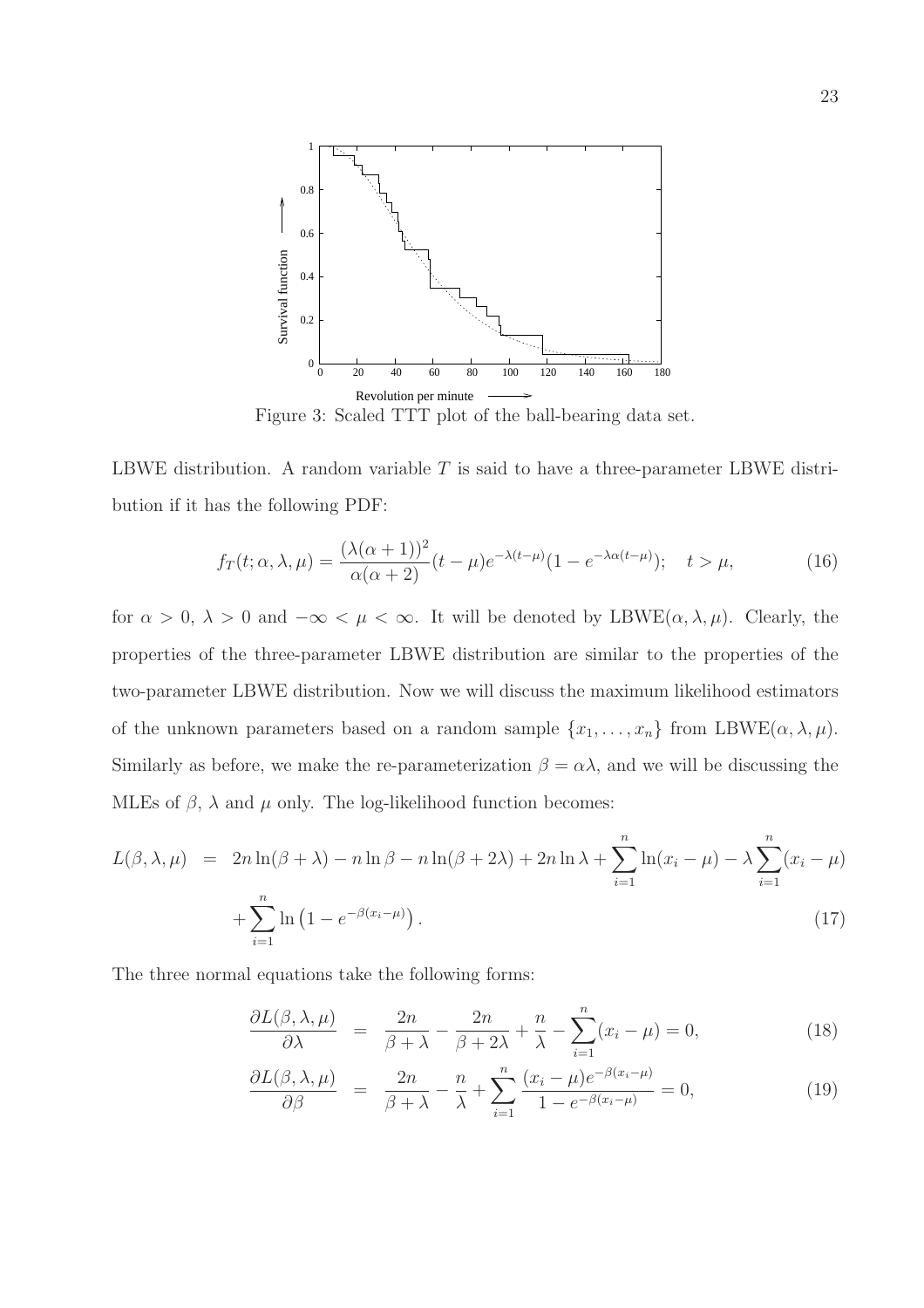$$
\frac{\partial L(\beta,\lambda,\mu)}{\partial \mu} = -\sum_{i=1}^{n} \frac{1}{x_i - \mu} + n\lambda - \frac{\beta e^{-\beta(x_i - \mu)}}{1 - e^{-\beta(x_i - \mu)}} = 0. \tag{20}
$$

To compute the MLEs we need to solve (18), (19) and (20), simultaneously. We have used the same data set, and computed the MLEs as  $\hat{\beta} = 0.0317$ ,  $\hat{\lambda} = 0.0404$  and  $\hat{\mu} = 10.9998$ . The associated log-likelihood value becomes -113.0198. In this case the KS statistic and the associated p value become 0.0849 and 0.9964, respectively. Gupta and Kundu (1999) fitted three-parameter Weibull, gamma and generalized exponential distributions to this same data set. For comparison purposes, we have presented below the associated log-likelihood values and KS statistics for each case. It is clear that the three-parameter LBWE distribution provides a very good fit to the given data set.

Table 1: Log-likelihood values and the KS statistics for different three parameter distributions.

| Distribution | log-likelihood | КS    |
|--------------|----------------|-------|
| Gamma        | $-112.8501$    | 0.107 |
| Weibull      | $-112.9767$    | 0.118 |
| GE.          | $-112.7666$    | 0.103 |
| <b>LBWE</b>  | $-113.0198$    | 0.085 |

### 6 CONCLUSIONS

In this paper first we consider the weighted exponential distribution originally proposed by Gupta and Kundu (2009) and discussed its different reliability properties. We then consider two-parameter length biased weighted exponential distribution. We discussed different properties of the proposed LBWE distribution and provided some inferential results. We further consider three-parameter LBWE model mainly for data analysis purposes. We analyze one data set using the three-parameter LBWE model, and it is observed that it provides a better fit than some of the existing three-parameter models based on KS statistics. Therefore, the proposed model may be used for data analysis purposes for some situation in practice.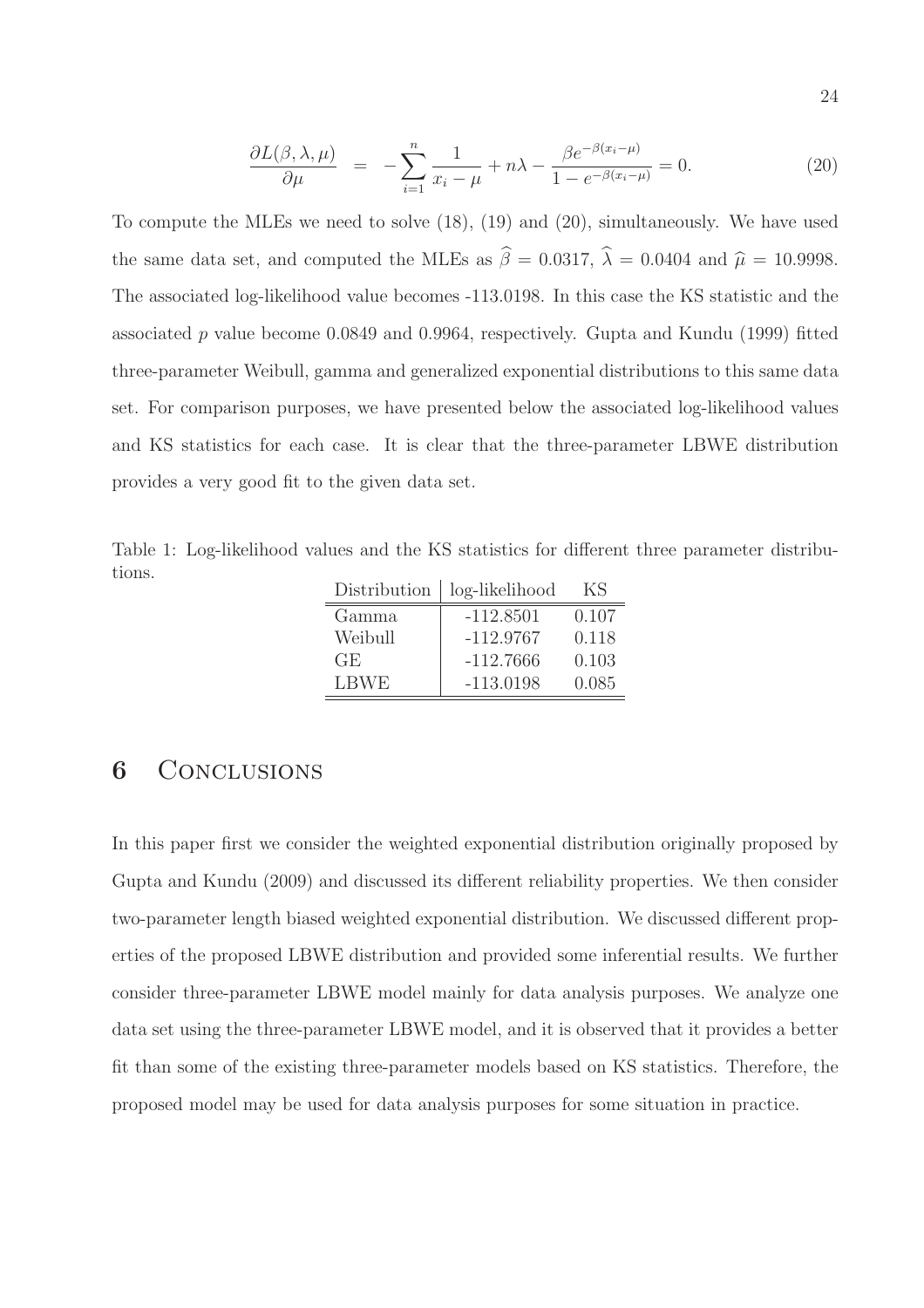### References

- [1] Al-Mutairi, D.K., Ghitany, M.E. and Kundu, D. (2011), "A new bivariate distribution with weighted exponential marginals and its multivariate generalization", Statistical Papers, vol. 52, 921 - 936.
- [2] Arnold, B.C. and Beaver, R.J. (2000), "Hidden truncation model", Sankhya, Ser. A, 23 - 35.
- [3] Azzalini, A. (1985) "A class of distributions which includes the normal ones", Scandinavian Journal of Statistics, vol. 12, 171 - 178.
- [4] Farahani, Z.S.M. and Khorram, E. (2014), "Bayesian statistical inference for weighted exponential distribution", Communications in Statistics - Simulation and Computation, vol. 43, 1362 - 1382.
- [5] Gupta, R.C. and Kirmani, S. (1990), "The role of weighted distributions in stochastic modelling", Communications in Statistics - Theory and Methods, vol. 19, 3147 - 3162.
- [6] Gupta, R.D. and Kundu, D. (1999), "Generalized exponential distribution", Australian and New Zealand Journal of Statistics, vol. 41, 173-182.
- [7] Gupta, R.D. and Kundu, D. (2009), "A new class of weighted exponential distribution", Statistics, vol. 43, 621 - 634.
- [8] Lawless, J.F. (1982), Statistical Models and Methods for Lifetime Data, New York, Wiley.
- [9] Roy, S. and Adnan, M.A.S. (2012), "Wrapped weighted exponential distributions", Statistics and Probability Letters, vol. 82, 77 - 83.